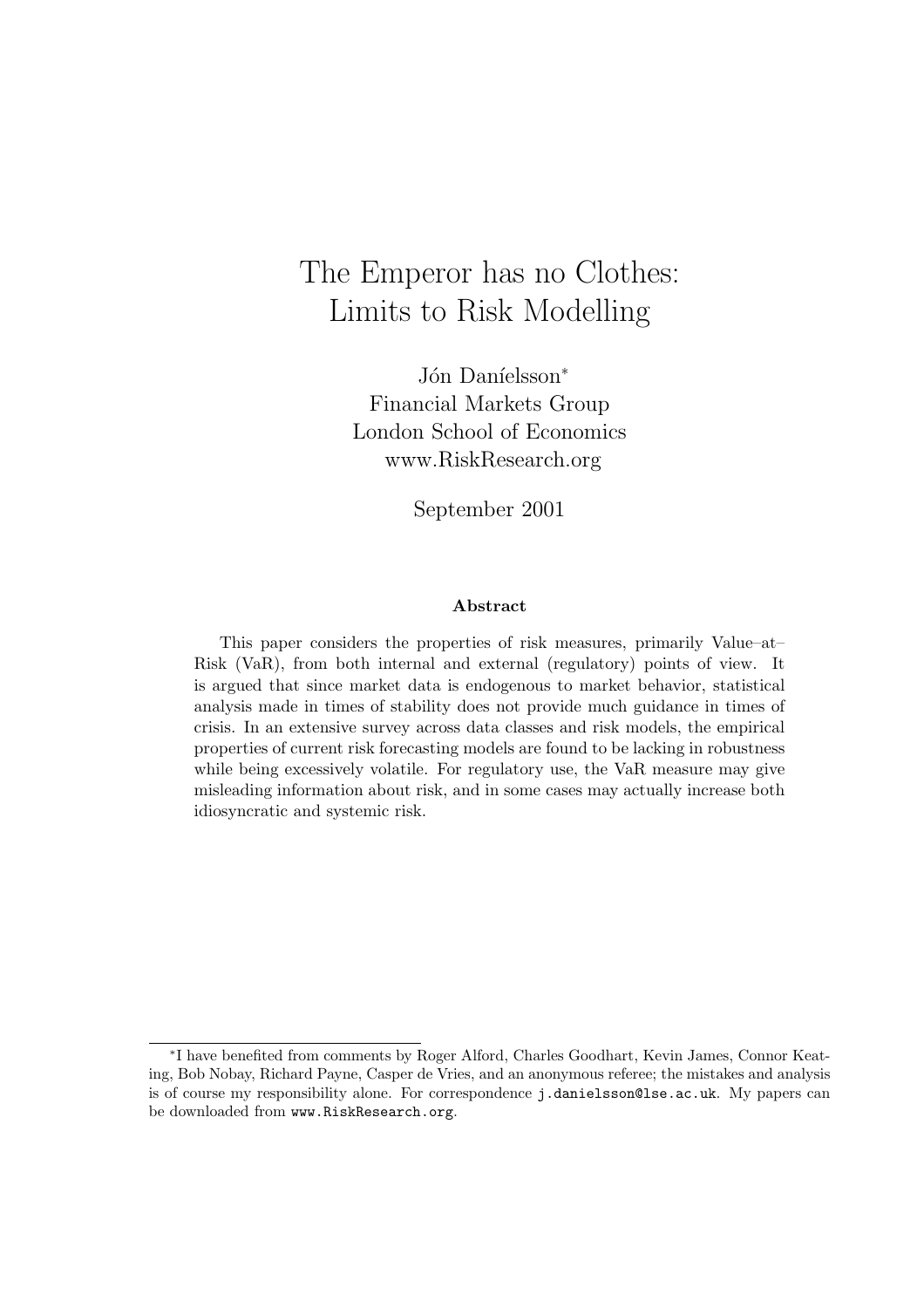# **1 Introduction**

Recent years have witnessed an enormous growth in financial risk modelling both for regulatory and internal risk management purposes. There are many reasons for this; stronger perception of the importance of risk management, deregulation enabling more risk taking, and technical advances encouraging both risk taking and facilitating the estimation and forecasting of risk. The impact has been felt in regulatory design: market risk regulations are now model based, and Basel–II proposals recommend basing credit, liquidity, and operational risk on modelling. The motivations for market risk modelling are obvious. Data is widely available, a large number of high quality models exist, rapid advances in computer technology enable the estimation of the most complicated models, and the ever–increasing supply of human capital, all led to a sense of "can do" within the technical modelling community. Empirical modelling has been of enormous use in applications such as derivatives pricing and risk management, and is being applied successfully to credit risk.

But, has risk management delivered? We don't know for sure, and probably never will. If regulatory risk management fulfills its objectives, systemic failures should not be observed, but only the absence of crisis can prove the system works. There is however an increasing body of evidence that inherent limitations in risk modelling technology, coupled with imperfect regulatory design, acts more like a placebo rather than a scientifically proven preventer of crashes it is sometimes made out to be. Below I survey some of this evidence; the general inaccuracy and limitations of current risk models, the impact of externally imposed uniform risk constraints on firm behavior, the relevance of statistical risk measures, and the feedback between market data, risk models, and the beliefs of market participants. I finally relate this evidence to the current debate on regulatory design where I argue against the notion of model based regulations, be it for market, credit, liquidity, or operational risk.

An explicit assumption in most risk models is that market data follows a stochastic process which only depends on past observations of itself and other market variables. While this assumption is made to facilitate modelling, it relies on the hypothesis that there are so many market participants, and they are so different that in the aggregate their actions are essentially random and can not influence the market. This implies that the role of the risk forecaster is akin to the job of a meteorologist, who can forecast the weather, but not influence it. This approach to modelling has a number of shortcomings. If risk measurements influence people's behavior, it is inappropriate to assume market prices follow an independent stochastic process. This becomes especially relevant in times of crisis when market participants hedge related risks leading to the execution of similar trading strategies. The basic statistical properties of market data are not the same in crisis as they are during stable periods; therefore, most risk models provide very little guidance during crisis periods. In other words, risk properties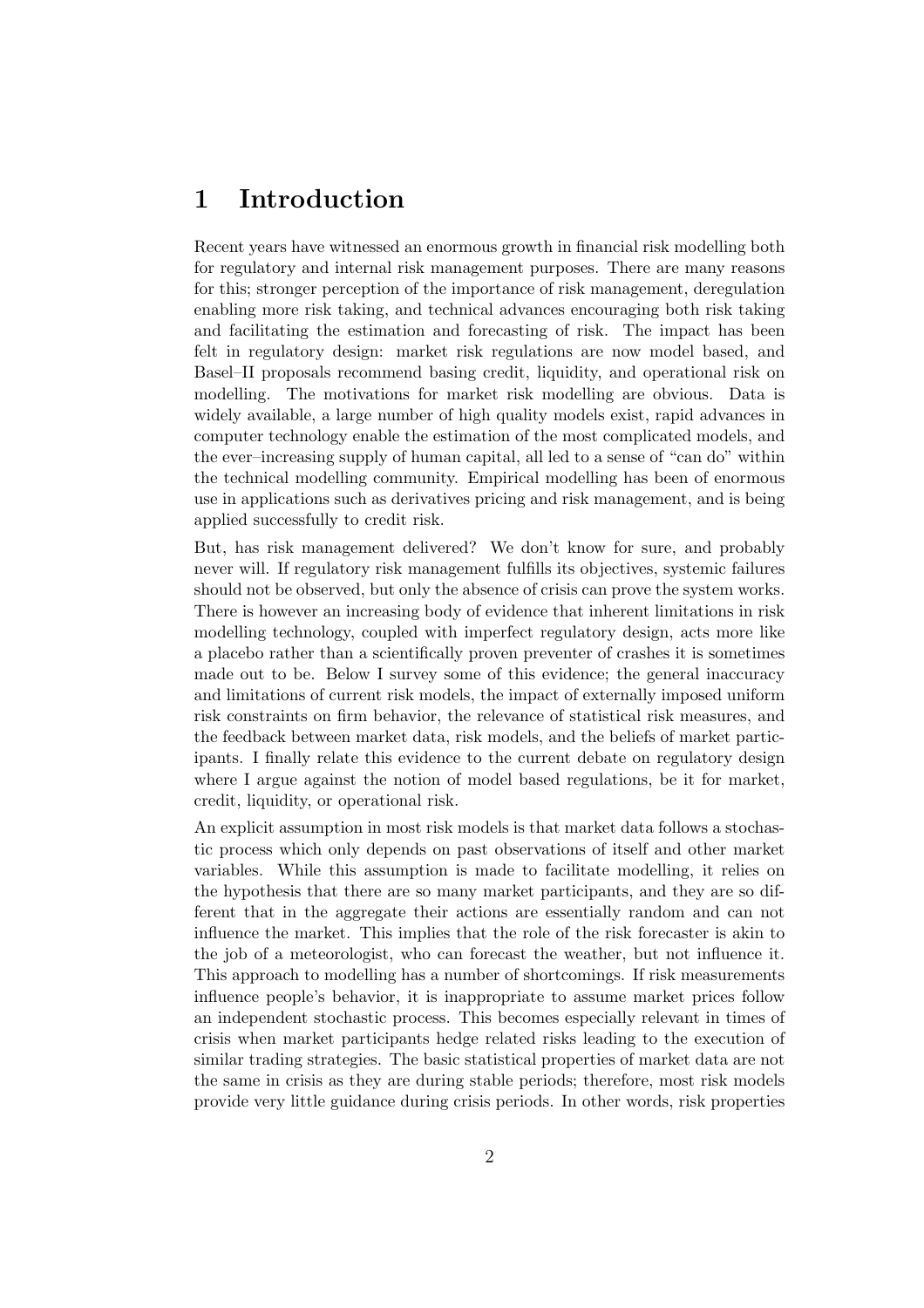of market data change with observation. If, in addition, identical external regulatory risk constraints are imposed, regulatory demands may perversely lead to the amplification of the crisis by reducing liquidity. There is some evidence that this happened during the 1998 crisis. Indeed, the past 4 years have not only been the most volatile in the second half of the 20th century but also the era of intensive risk modelling. The theoretical models of Daníelsson and Zigrand  $(2001)$  and Daníelsson et al.  $(2001c)$  demonstrate exactly this phenomena.

In order to forecast risk, it is necessary to assume a model which in turn is estimated with market data. This requires a number of assumptions regarding both model design and the statistical properties of the data. It is not possible to create a perfect risk model, and a risk forecaster needs to weigh the pros and cons of various models and data choices to create what inevitably can only be an imperfect model. I present results from an extensive survey of forecasting properties of market risk models, employing a representative cross–section of data and models across various estimation horizons and risk levels. The results are less than encouraging. All the models have serious problems with lack of robustness and high risk volatility, implying that in many cases model outcomes will be as accurate as if a roulette wheel was used to forecast risk.

Current market risk regulations are based on the 99% Value–at–Risk (VaR) measure obtained from a risk model. The VaR number can, under some assumptions discussed below, provide an adequate representation of risk, however such assumptions are often unrealistic, and result in the misrepresentation of risk. There are (at least) four problems with the regulatory VaR measure. First, it does not indicate potential losses, and as a result is flawed, even on its own terms. Second, it is not a coherent measure of risk. Third, its dependence on a single quantile of the profit and loss distribution implies it is easy to manipulate reported VaR with specially crafted trading strategies. Finally, it is only concerned with the 99% loss level, or a loss which happens 2.5 times a year, implying that VaR violations have very little relevance to the probability of bankruptcy, financial crashes, or systemic failures.

The role of risk modelling in regulatory design is hotly debated. I argue that the inherent flaws in risk modelling imply that neither model based risk regulations nor the risk weighing of capital can be recommended. If financial regulations are deemed necessary, alternative market-based approaches such as *state contingent* capital levels and/or *cross–insurance* systems are needed.

### **2 Risk Modelling and Endogenous Response**

The fundamental assumption in most statistical risk modelling is that the *basic* statistical properties of financial data during stable periods remain (almost) the same as during crisis. This of course is not correct. In normal times people act individually, some are selling while others buy. In contrast, during crisis people's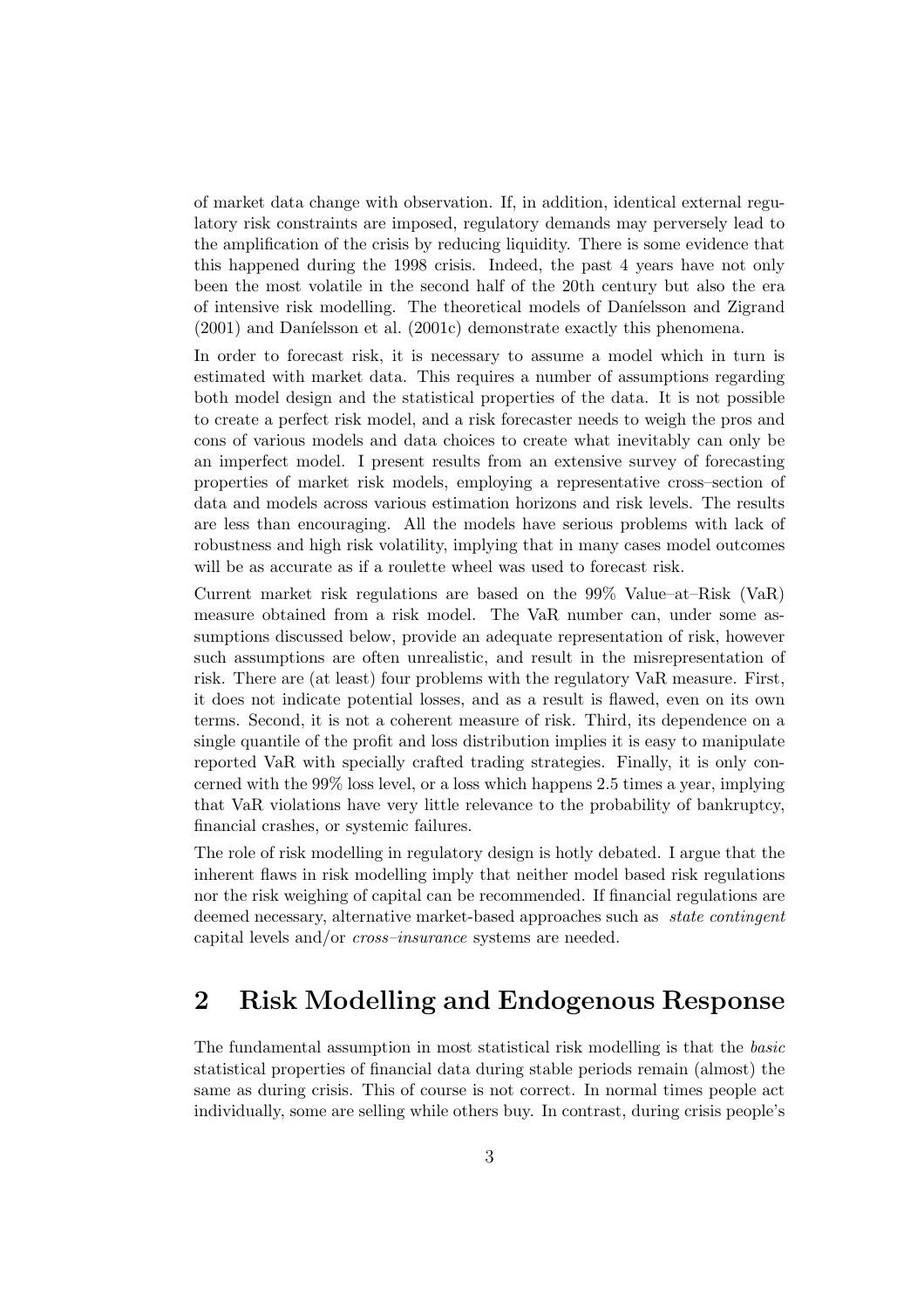actions become more similar, there is a general flight from risky assets to safer properties. Herding instincts cause people to behave in a similar way. In other words, the statistical properties of financial risk are *endogenous*, implying that traditional risk models do not work as advertised.

Statistical financial models do break down in crisis. This happens because the statistical properties of data during crisis are different from the statistical properties in stable times. Hence, a model created in normal times may not be of much guidance in times of crisis. Morris and Shin (1999), Daníelsson and Zigrand  $(2001)$  and Daníelsson et al.  $(2001c)$  suggest that most statistical risk modelling is based on a fundamental misunderstanding of the properties of risk. They suggest that (most) risk modelling is based on the incorrect assumption of a single person (the risk manager) solving decision problems with a natural process (risk). The risk manager in essence treats financial risk like the weather, where the risk manager assumes a role akin to a meteorologist. We can forecasts the weather but can not change it, hence risk management is like a "game against nature". Fundamental to this is the assumption that markets are affected by a very large number of heterogeneous market participants, where in the aggregate their actions become a randomized process, and no individual market participant can move the markets. This is a relatively innocuous assumption during stable periods, or in all periods if risk modelling is not in widespread use. However, the statistical process of risk is different from the statistical process of the weather in one important sense: forecasting the weather does not (yet) change the statistical properties of the weather, but forecasting risk does change the nature of risk. This is related to Goodharts Law:

**Law 1 (Goodhart, 1974)** *Any statistical relationship will break down when used for policy purposes.*

We can state a corollary to this

**Corollary 1** *A risk model breaks down when used for regulatory purposes.*

Current risk modelling practices are similar to pre–rational expectations Keynesian economics in that risk is modelled with behavioral equations that are invariant under observation. However, just as the economic crisis of the 1970's illustrated the folly of the old style Keynesian models, so have events in financial history demonstrated the limitations of risk models. Two examples serve to illustrate this. The Russia crisis of 1998 and the stock market crash of 1987.

Consider events during the 1998 Russia crisis. (See e.g. Dunbar, 1999). At the time risk had been modelled with relatively stable financial data. In Figure 2 on page 25 we see that the world had been in a low volatility state for the preceding half a decade, volatility had somewhat picked up during the Asian crisis of 1997, but those volatility shocks were mostly confined to the Far East,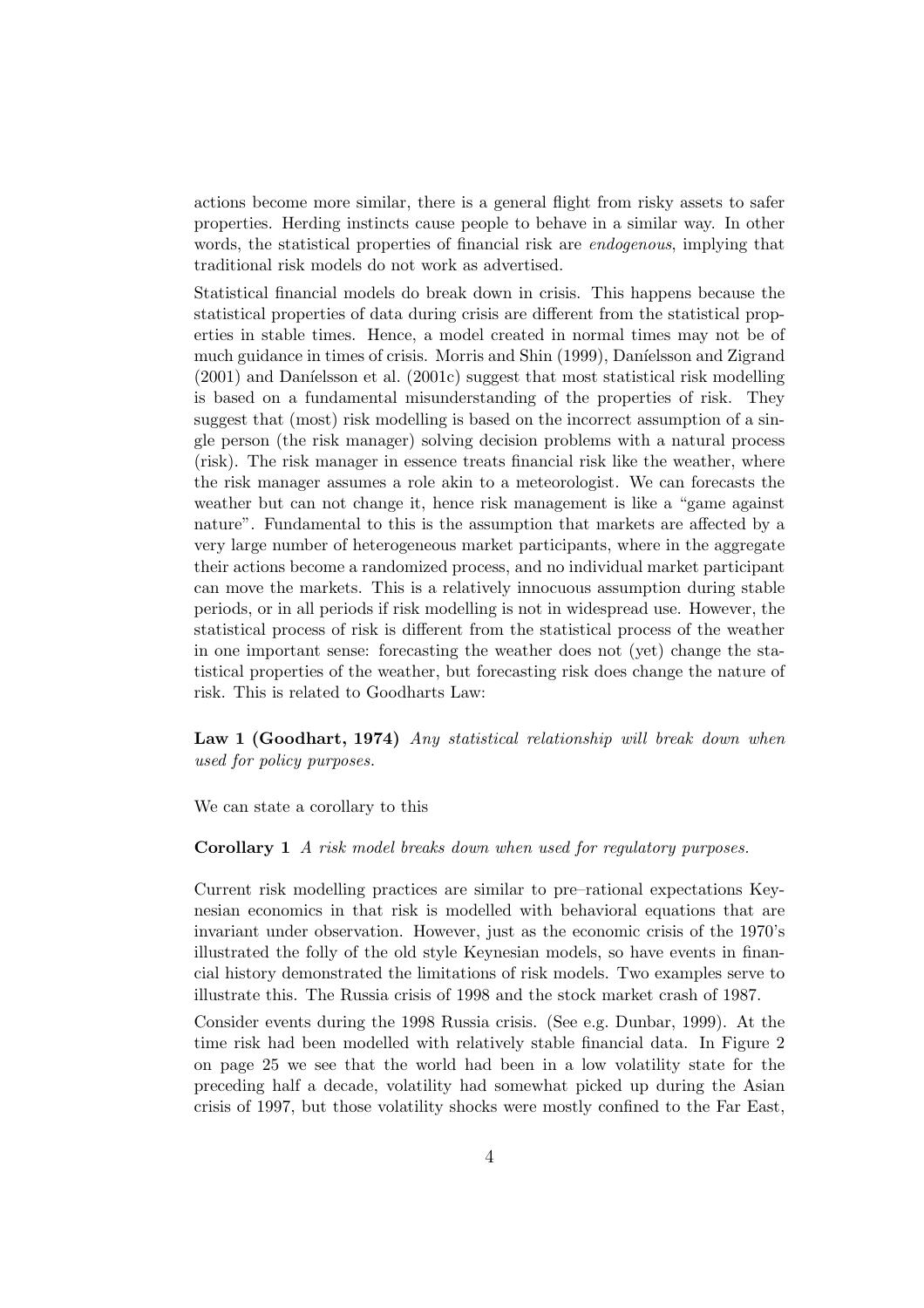and were levelling off in any case. In mid year 1998 most financial institutions employed similar risk model techniques and often similar risk constrains because of regulatory considerations. When the crisis hit, volatility for some assets went from 16 to 40, causing a breach in many risk limits. The response was decidedly one–sided, with a general flight from volatile to stable assets. This amplified price movements and led to a sharp decrease in liquidity. In other words, the presence of VaR based risk limits led to the execution of similar trading strategies, escalating the crisis.

This is similar to events surrounding a previous crisis, the 1987 crash when a method called portfolio insurance was very much in vogue. (See e.g. Jacobs, 1999). The key feature of portfolio insurance is that complicated hedging strategies with futures contracts are used to dynamically replicate options in order to contain downside risk. These dynamic trading strategies worked well in the stable pre–crisis periods since they depended on the presence of functioning futures markets. However, one characteristic of the '87 crash was that the futures markets ceased to function properly because the institutions who used portfolio insurance were trying to execute identical trading strategies, which only served to escalate the crisis. This is an important reason why the '87 crash was so short–lived, after the crash, program trading was no longer a factor, enabling prices to recover.

If every financial institution has its own trading strategy, no individual technique can lead to liquidity crisis. However, each institution's behavior does move the market, implying that the distribution of profit and loss is endogenous to the banks decision–making process. Risk is not the separate exogenous stochastic variable assumed by most risk models; risk modelling affects the distribution of risk. A risk model is a model of the aggregate actions of market participants, and if many of these market participants need to execute the same trading strategies during crisis, they will change the distributional properties of risk. As a result, the distribution of risk is different during crisis than in other periods, and risk modelling is not only ineffective in lowering systemic risk, but may exasperate the crisis, by leading to large price swings and lack of liquidity.

The role of regulations during these scenarios is complex. It is rational for most banks to reduce exposure in the event of a risk shock, independent of any regulatory requirements, and if banks have similar incentives and employ similar risk models, that alone can lead to a snowball effect in trading strategies during crisis. Indeed this is what happened during the 1987 crisis when regulation played no direct role. However, if regulations restrict the banks scope for pursuing individually optimal strategies, causing banks to act in a more uniform manner during crisis it may lead to an escalation of the crisis. This is exactly the conclusion of Daníelsson and Zigrand (2001) who model risk and regulation in a general equilibrium model. They also note that unregulated financial institutions, such as hedge funds, are essential for the prevention of systemic crisis. The burden of proof is on the regulators to demonstrate that the regulations do not escalate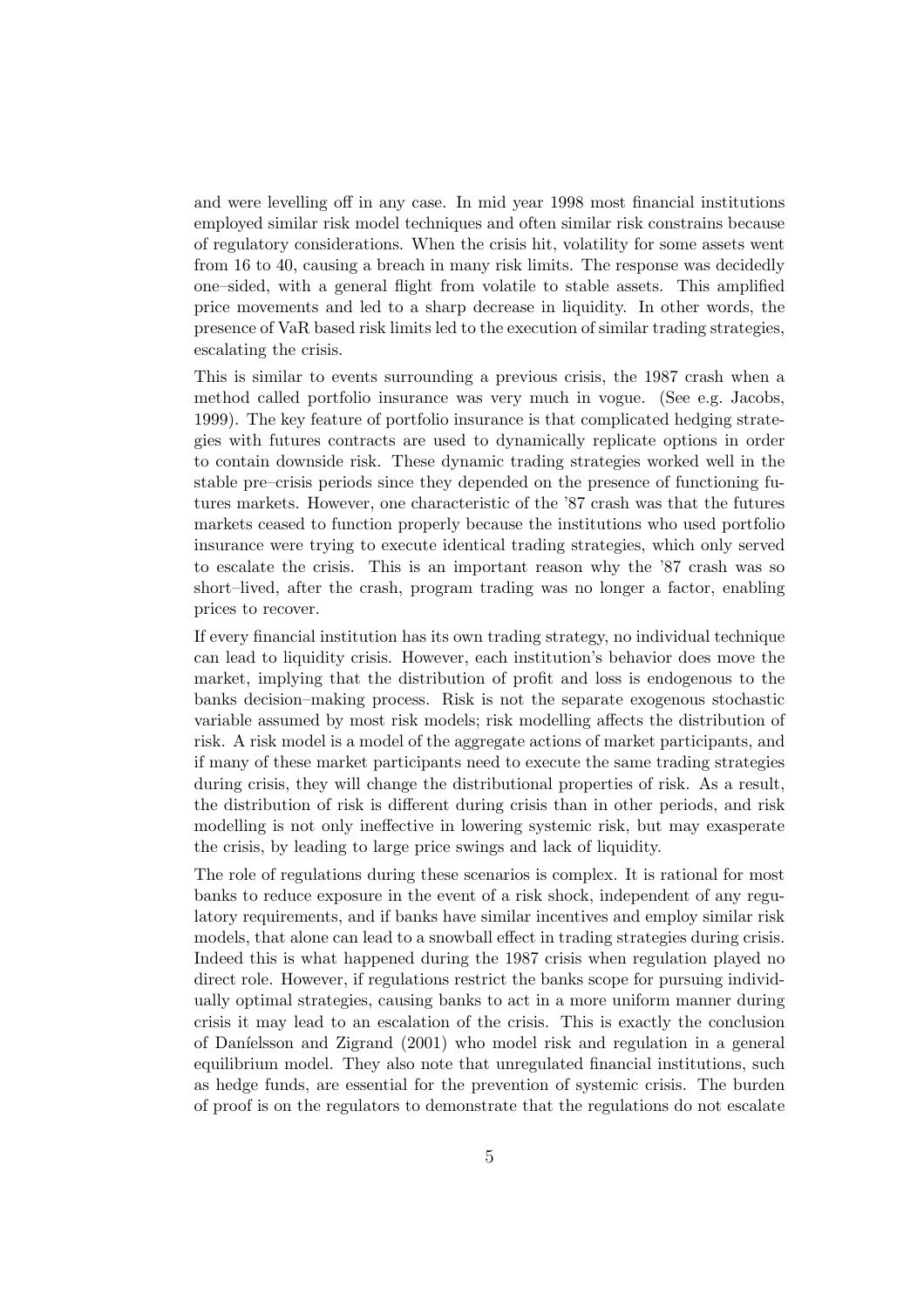financial crisis. They have not yet done so.

# **3 Empirical Properties of Risk Models**

Risk forecasting depends on a statistical models and historical market price data. The modeller makes a number of assumptions about the statistical properties of the data, and consequently specifies the actual model. This model will always be based on objective observations and subjective opinions, and therefore the quality of the model depends crucially on the modeller's skill. As a result, it is not possible to create a perfect model. Each model has flaws, where the modeller weighs the pros and cons of each technique and data set, juggling issues like the choice of the actual econometric model, the length of the estimation horizon, the forecast horizon, and the significance level of the forecasts. In fact, due to these limitations, the resulting model is endogenous to its intended use. Two different users, who have different preferences but identical positions and views of what constitutes risk, require different risk forecasts. This happens because risk modelling is conditional on the user's loss functions. The weighing of the pros and cons is different for different users, resulting in different risk models and hence different risk forecasts, even for identical positions. It is therefore not surprising that some doubts have been raised about the reliability of risk models, both in the literature (see e.g. Lee and Saltoğlu,  $2001$ ) as well in the popular press: ˜

"Financial firms employed the best and brightest geeks to quantify and diversify their risks. But they have all – commercial banks, investment banks and hedge funds – been mauled by the financial crisis. Now they and the worlds regulators are trying to find out what went wrong and to stop it happening again. ... The boss of one big firm calls super– sophisticated risk managers 'high–IQ morons' "

The Economist, November 18, 1998, pp. 140–145.

In order to address some of these issues I refer below to results from a survey I made of the forecast properties of various models and data sets. The key issues I address are:

**Robustness** How accurate the risk forecasts really are

- **Risk volatility** Risk forecasts fluctuate considerably from one period to the next, this is measured by the volatility of risk forecasts
- **Measuring horizon** Regulators require that risk be forecasted with at least one year of data, and usually no more than one year
- **Holding period** Regulations require that risk be forecasted over a 10 day holding period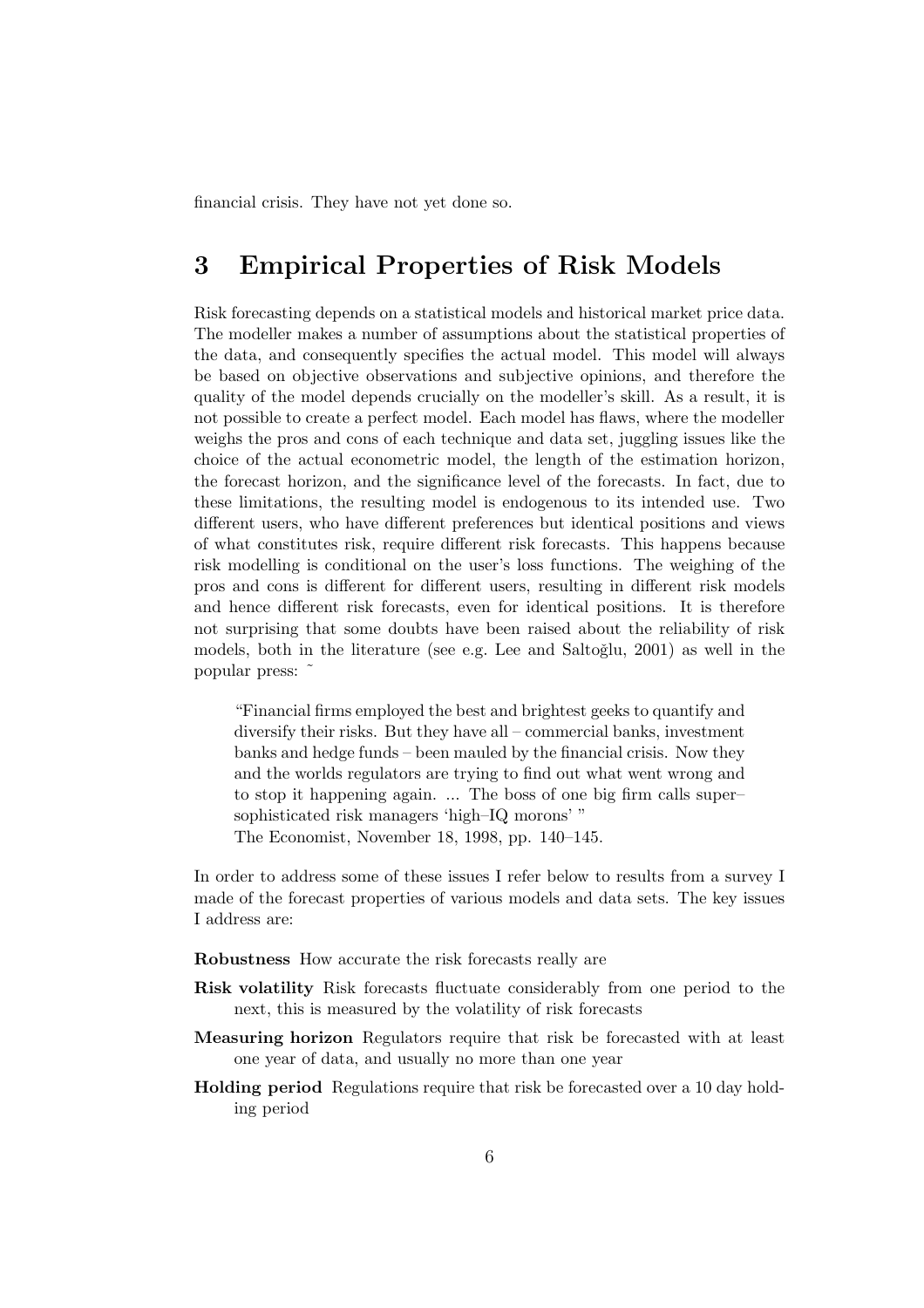**Non–linear dependence** Correlations typically underestimate the joint risk of two or more assets

#### **3.1 Background**

The data is a sample from the major asset classes, equities, bonds, foreign exchange, and commodities. Each dataset consists of daily observations and spans at least fifteen years. The discussion below is based on forecasts of day–by–day Value–at–Risk during the 1990s (2500 forecasts per data set on average) The risk level is mostly the regulatory 99% but I also consider lower and higher risk levels. The survey was done with a single asset return. While a portfolio approach would be more appropriate, this raises a number of issues which I thought best avoided, e.g. the serious issue of non–linear dependence discussed in Section 3.6 on page 12 . As such, my survey only presents a best case scenario, most favorable to risk models.

A large number of risk models exists and it is not possible to examine each and every one. However, most models are closely related to each other, and by using a carefully selected subsample I am confident that I cover the basic properties of most models in use. The models studied are:

- Variance–covariance models  $(VCV)^1$
- Unconditional models, historical simulation (HS) and extreme value theory (EVT)

More details on the survey can be found in Appendix A.

#### **3.2 Robustness of Risk Forecasts**

For a risk model to be considered reliable, it should provide accurate risk forecasts across different assets, time horizons, and risk levels within the same asset class. The robustness of risk models has been extensively documented, and there is not much reason to report detailed analysis here, my results correspond broadly to those from prior studies. I use violation ratios<sup>2</sup> to measure the accuracy of risk forecasts. If the violation ratio is larger than 1, the model is underforecasting risk (it is thin tailed relative to the data), and if the violation ratio is lower than 1, the model is overforecasting risk (the model is thick tailed relative to the data). Violation ratios are the most common method for ranking models, since they directly address the issue of forecast accuracy. The risk level used is the regulatory 99%, see Table 1 on page 22.

<sup>&</sup>lt;sup>1</sup>Normal and student–t GARCH. These includes RiskMetrics<sup>TM</sup> as a special case

<sup>2</sup>The realized number of VaR violations over expected number of violations. By violation I mean that realized loss was larger than the VaR forecast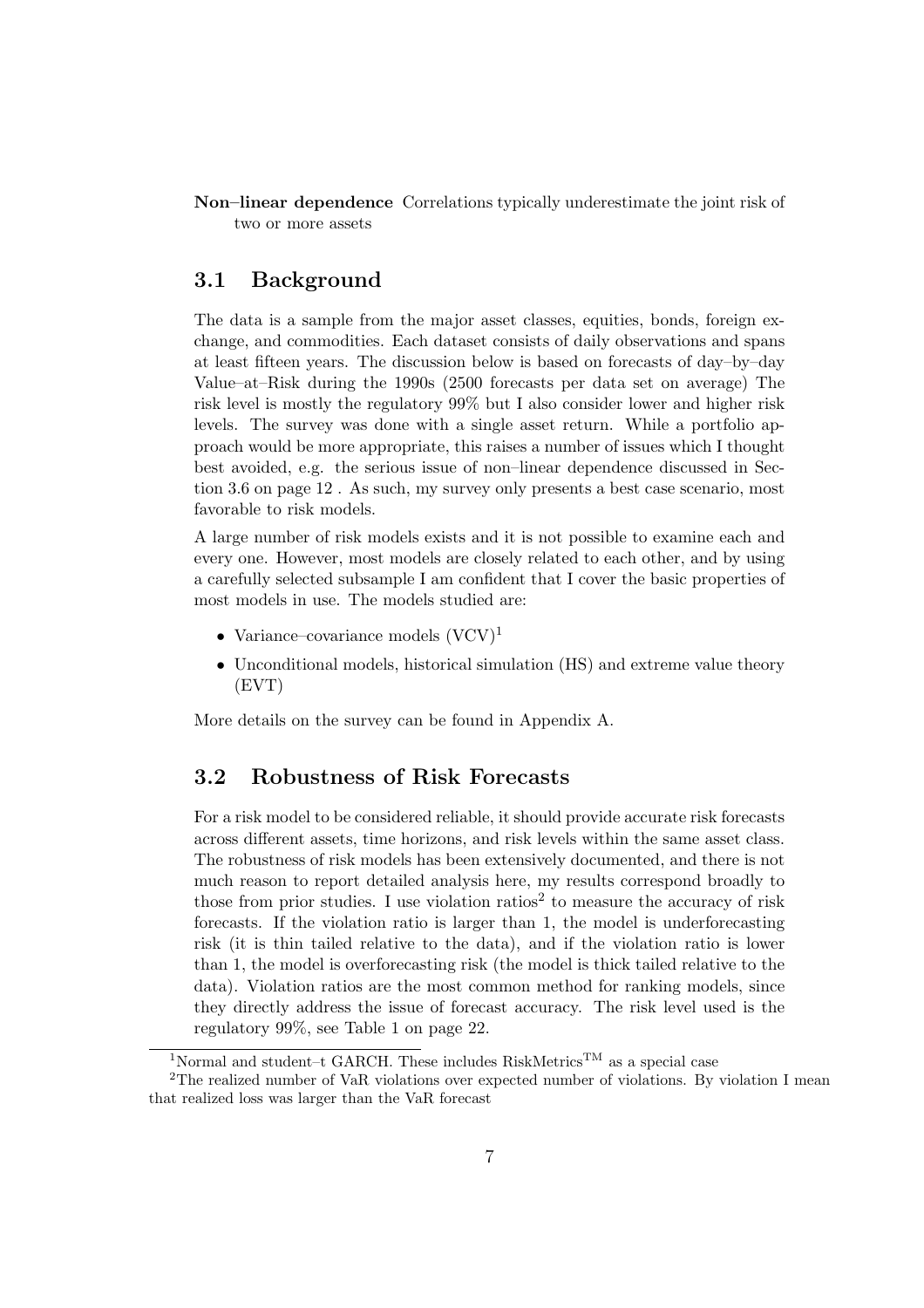An ideal model has violation ratios close to 1 across asset classes and significance levels. While what constitutes "close to 1" is subjective, the range of 0.8 to 1.2 is a useful compromise. Based on this criteria, the results are depressing. For example, the normal VCV model produces violation ratios ranging from 0.37 to 2.18, and even for the same data set, e.g. S&P–500, the violation ratios range from 0.91 to 1.46. The other estimation methods have similar problems but not on the same scale. Every method overestimates the bond risk, and underestimates the risk in Microsoft stock. The normal VCV model (and by extension RiskMetrics<sup>TM</sup>) has the overall worst performance, results for other models are mixed. Considering more considered risk levels, the ranking among models changes. At the 95% risk level, the normal VCV model performs generally best, while at 99.9% EVT is best.

These results show that no model is a clear winner. The forecasts, cover a very wide range, and the lack of robustness is disconcerting. Furthermore, the estimation horizon has considerable impact on forecast accuracy. One conclusion is that none of these models can be recommended, but since these models form the basis of almost every other model, this recommendation is too strong. My approach here is to use off-the–shelf models. A skilled risk manager considering specific situations is able to specify much more accurate models. This is indeed the internal situation in many banks. For reporting purposes, where the VaR number is an aggregate of all the banks risky positions, the use of an accurate specially designed model is much harder and off–the–shelf models are more likely to be used. This coupled with ad hoc aggregation methods for risk across operations, and the lack of coherence in VaR, can only have an adverse effect on model accuracy.

#### **3.3 Risk Volatility**

Fluctuations in risk forecasts have serious implications for the usefulness of a risk model; however, risk forecast fluctuations have not been well documented. The reason for this is unclear, but the importance of this issue is real. If a financial institution has a choice between two risk models both of which forecast equally well, but one model produces much less volatile forecasts, it will be chosen. And if risk forecasts are judged to be excessively volatile, it may hinder the use of risk forecasting within a bank. If a VaR number routinely changes by a factor of 50% from one day to the next, and factor 2 changes are occasionally realized, it may be hard to sell risk modelling within the firm. Traders are likely to be unhappy with widely fluctuating risk limits, and management does not like to change market risk capital levels too often. One reason for this is phantom price volatility. Furthermore Andersen and Bollerslev (1998) argue that there is an built–in upper limit on the quality of volatility forecasts (around 47%).

In my survey I use two measures of fluctuations in risk forecasts;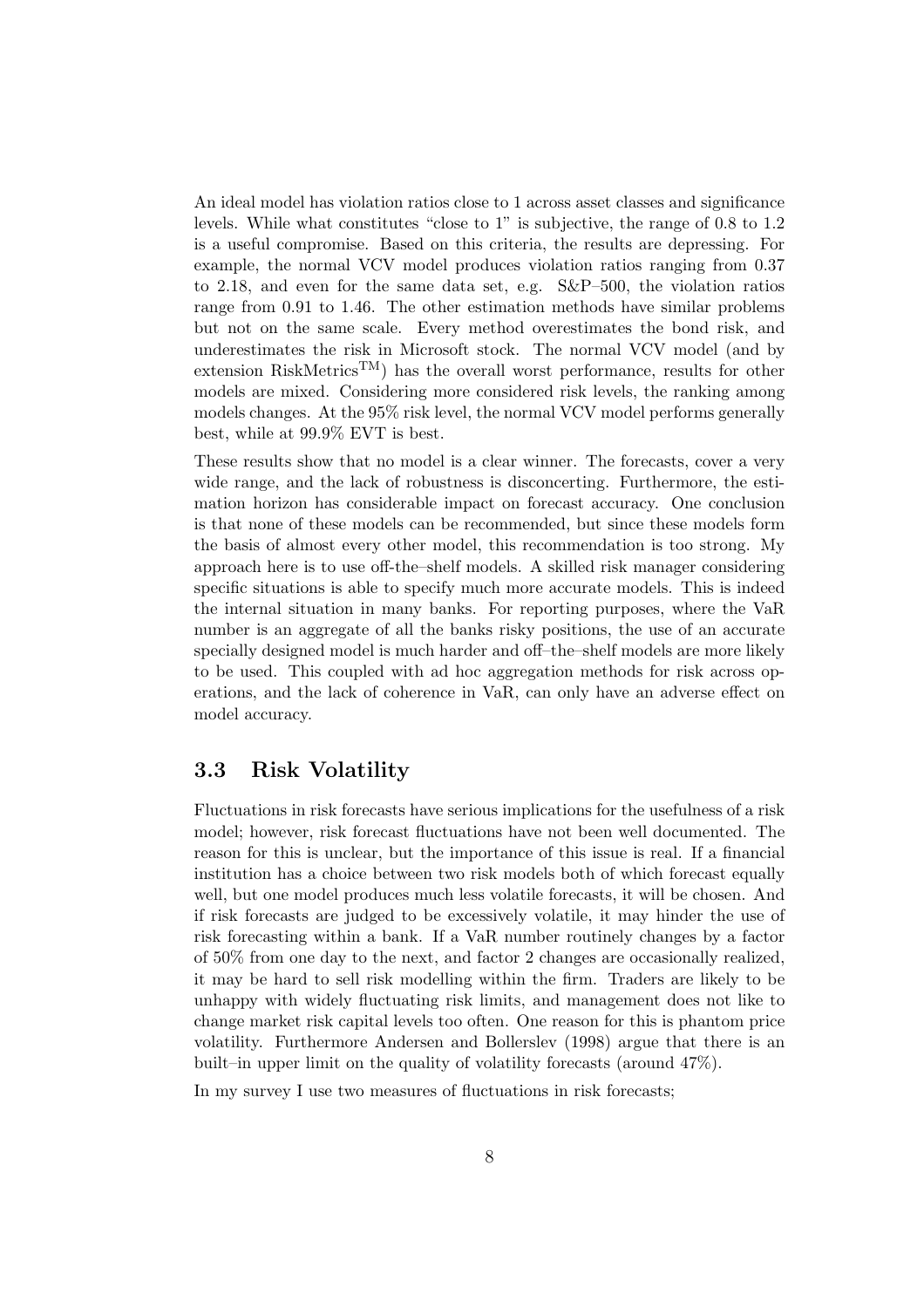- The volatility of the VaR, i.e. the standard deviation of VaR forecasts over the sample period
- The VaR forecast range, i.e. the maximum and minimum VaR forecast over the sample period

Both measures are necessary. The VaR volatility addresses the issue of day–to– day fluctuations in risk limits, while the VaR range demonstrates the worst–case scenarios.

A representative sample of the results using the S&P–500 index is presented below in Table 2 on page 23. Consider e.g. the regulatory 99% level and the 300 day estimation horizon. The return volatility is 0.9%, and the volatility of the VaR estimates is 0.7% It is almost like we need a risk model to access the risk in the risk forecasts! The largest drop in returns is -7.1% (in 2527 observations), while the lowest normal VCV model forecast is -7.5% at the 99% level or an event once every 100 days. With longer estimation horizons both the volatility and the range decrease, suggesting that longer estimation horizons are preferred. The same results are obtained from the other data sets. Another interesting result is that the least volatile methods are historical simulation (HS) and extreme value theory (EVT). The reason is that conditional volatility models are based on a combination of long estimation horizons (more than 250 days) along with very short run VaR updating horizons (perhaps five days). In contrast, the HS and EVT methods are unconditional and as a result produce less volatile risk forecasts. Note that a hybrid conditional volatility and EVT method, such as the methods proposed by McNeil and Frey (2000) produce VaR forecasts which are necessarily more volatile than the VCV methods.

The contrast between VCV and EVT volatility can be seen in Figure 3 on page 26 which shows Hang Seng index returns during the last quarter of 1997, and Figure 4 on page 26 which shows risk forecasts for that data set with two different models, VCV and HS. Set in the middle of the Asian crisis, the Hang Seng index is very volatile, with the largest one day drop of more than 15%. Both models have an excessive amount of violations, but while the HS forecast is relatively stable throughout the quarter, the VCV forecast is very volatile. The lowest VCV VaR is 19%, and the model takes more than a month to stabilize after the main crash. In addition, the main contributor to the VCV VaR volatility is the positive return of 18% following the main crash. Since conditional volatility models like VCV have a symmetric response to market movements, a positive and negative market movement has the same impact on the VaR.

Because Value–at–Risk numbers are quantiles of the profit and loss distribution it is not surprising that they are volatile. However, I find them surprisingly volatile. It is not uncommon for VaR numbers to double from one day to the next, and then revert back. If VaR limits were strictly adhered to, the costs of portfolio rebalancing would be large. This has not gone unnoticed by the financial industry and regulators. Anecdotal evidence indicates that many firms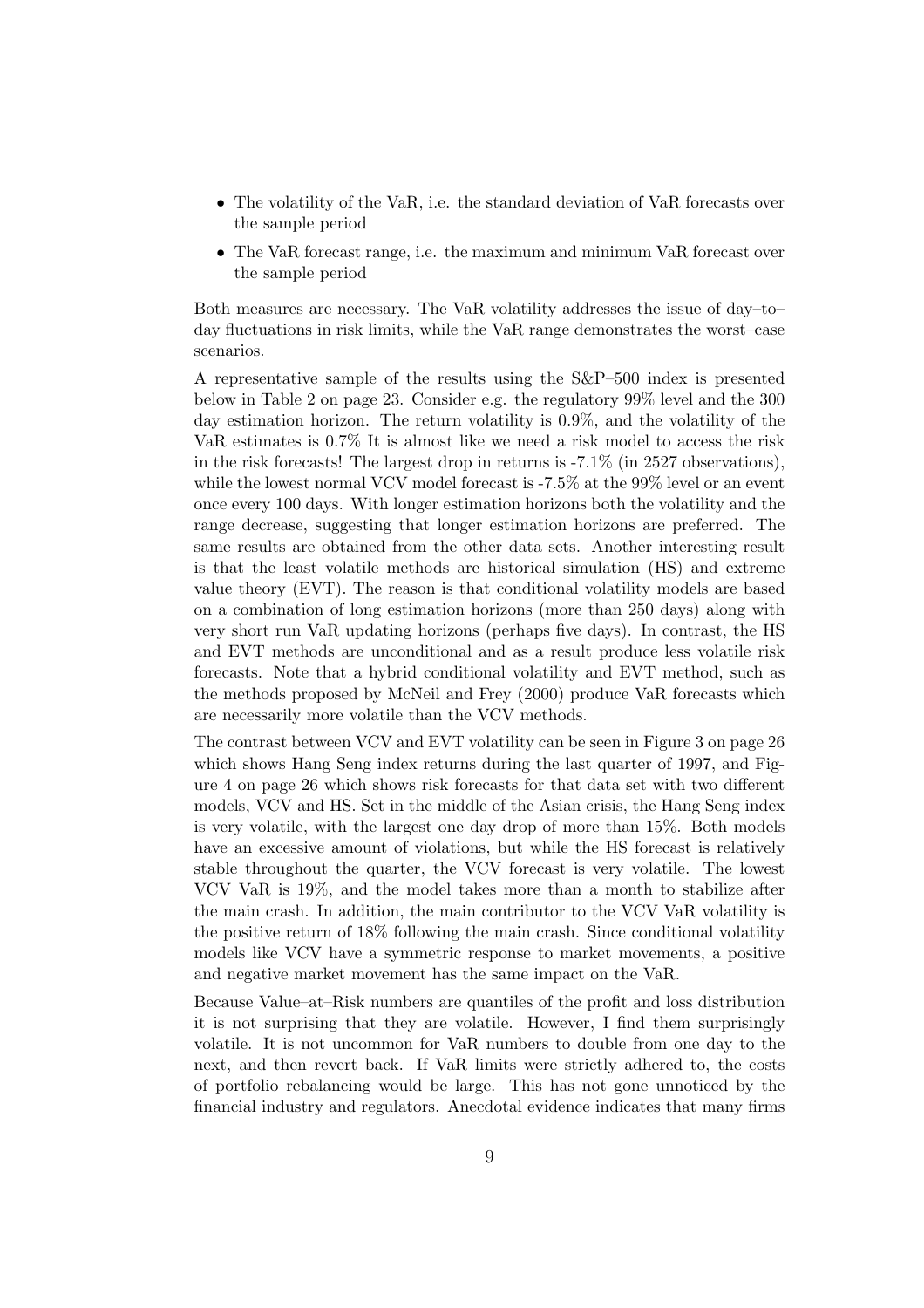employ ad hoc procedures to smooth risk forecasts. For example, a bank might only update its covariance matrix every three months, or treat risk forecasts from conditional volatility models as an ad hoc upper limit for daily risk limits. Alternatively, covariance matrices are sometimes smoothed over time using non– optimal procedures. If Value–at–Risk is used to set risk limits for a trading desk, strict adherence to a VaR limit which changes by a factor of two from one day to the next is indeed costly. The same applies to portfolio managers who need to follow their mandate, but would rather not rebalance their portfolios too often. In addition, since regulatory VaR is used to determine market risk capital, a volatile VaR leads to costly fluctuations in capital if the financial institution keeps its capital at the minimum level predicted by the model. This may in turn cause lack of confidence in risk models and hinder their adoption within a firm. Anecdotal evidence indicates that (some) regulators consider bank capital as a constant to be allocated to the three categories of risk, market, credit, and operational, and not the widely fluctuating quantity predicted by the models.

#### **3.4 Model Estimation Horizon**

The estimation of a risk model depends on sufficiently long historical data series being available. The regulatory suggestion is (at least) 250 days, and most supervisors do not allow longer estimation horizons. This must be based on one of two assumptions;

- Older data is not available, or is irrelevant due to structural breaks
- Long run risk dynamics are so complicated that they can't be modelled

While the first assumption is true in special cases, e.g. immediately after a new instrument is introduced such as the Euro, and in emerging markets, in general, it is not correct. The second assumption is partially correct: long run risk dynamics are complicated and often impossible to model explicitly; however, long run patterns can be incorporated, it just depends on the model.

Long run risk dynamics are not a well understood and documented phenomena, but it is easy to demonstrate the existence of long cycles in volatility. Consider Figure 2 on page 25 which demonstrates changes in average daily volatility for the second half of the 20th century. Daily volatility ranges from 0.5% to almost 2% in a span of few years. The 1990s demonstrate the well–known U–shaped pattern in volatility.

Observing these patterns in volatility is one thing, modelling them is another. Although existing risk models do not yet incorporate this type of volatility dynamics, conceivably it is possible. Most conditional volatility models, e.g. GARCH, incorporate both long run dynamics (through parameter estimates) and very short–term dynamics (perhaps less than one week). Long memory volatility models may provide the answers; however, their risk forecasting properties are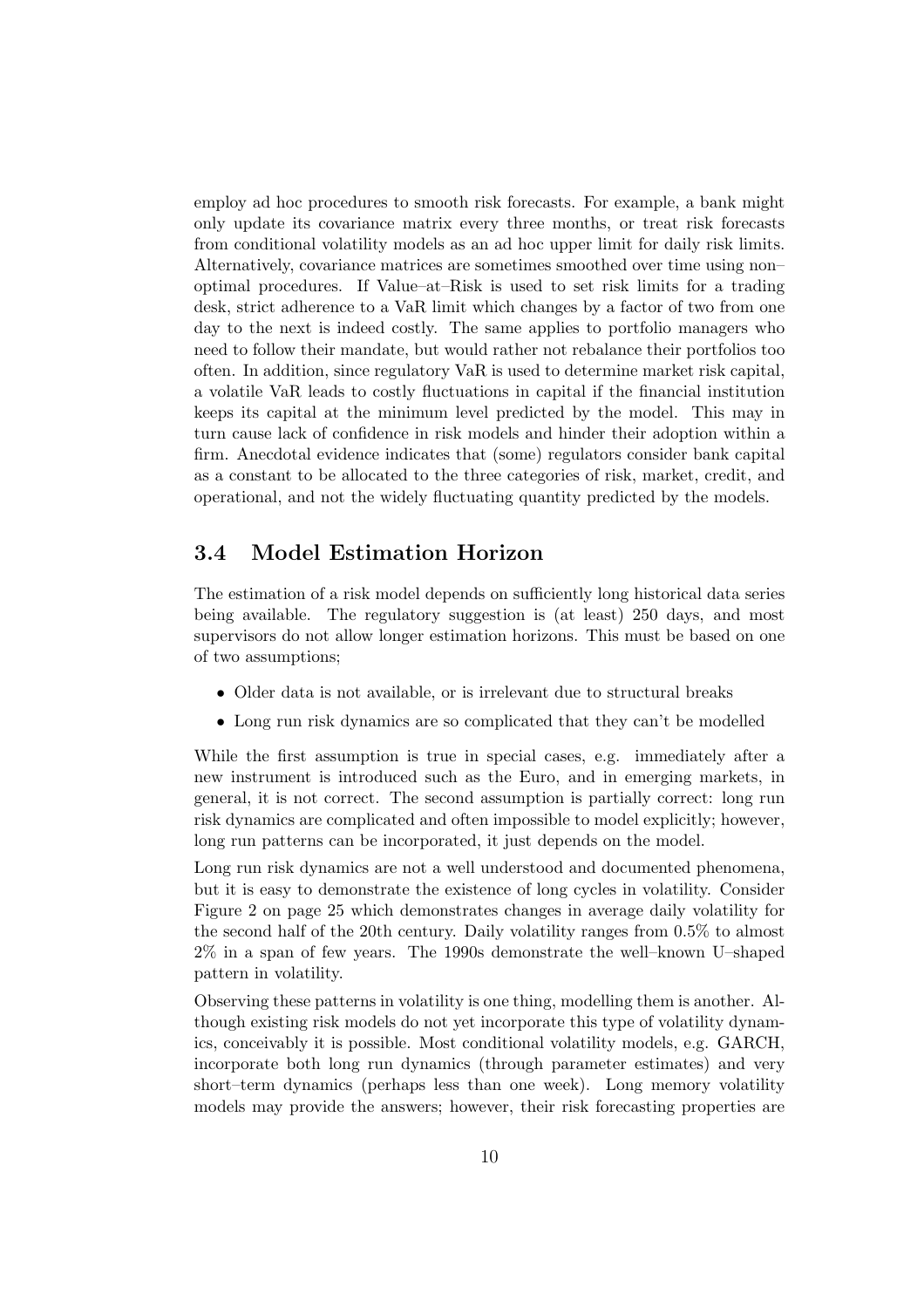still largely unexplored.

The empirical results presented in Table 1 on page 22 and Table 2 on page 23 show that shorter estimation horizons do not appear to contribute to more accurate forecasting, but longer estimation horizons do lead to lower risk volatility. For that reason alone longer estimation horizons are preferred.

#### **3.5 Holding Periods and Loss Horizons**

Regulatory Value–at–Risk requires the reporting of VaR for a 10 day holding period. This is motivated by a fear of a liquidity crisis where a financial institution might not be able to liquidate its holdings for 10 days straight. While this may be theoretically relevant, two practical issues arise;

- The contradiction in requiring the reporting of a 10 day 99% Value–at– Risk, i.e. a two week event which happens 25 times per decade, in order to catch a potential loss due to a liquidity crisis which is unlikely to happen even once a decade. Hence the probability and problem are mismatched.
- There are only two different methods of doing 10 day Value–at–Risk in practice:
	- **–** Use non–overlapping (Overlapping returns cannot be used) 10 day returns to produce the 10 day Value–at–Risk forecast
	- **–** Use a scaling law to convert one day VaRs to 10 day VaRs (recommended by the Basel Committee on Banking Supervision (1996))

Both of these methods are problematic

If 10 day returns are used to produce the Value–at–Risk number, the data requirements obviously also increase by a factor of 10. For example, if 250 days (one year) are used to produce a daily Value–at–Risk number, ten years of data are required to produce a 10 day Value–at–Risk number with the same statistical accuracy. If however 250 days are used to produce 10 day Value–at–Risk numbers, as sometimes is recommended, only 25 observations are available for the calculation of something which happens in one observation out of every hundred, clearly an impossible task. Indeed, at least 3,000 days are required to directly estimate a 99% 10 day VaR, without using a scaling law.

To bypass this problem most users tend to follow the recommendation in the Basel regulations Basel Committee on Banking Supervision (1996) and use the so–called '*square–root–of–time*' rule, where a one day VaR number is multiplied by the square root of 10 to get a 10 day VaR number. However, this depends on surprisingly strong distribution assumptions, i.e. that returns are normally identically and individually distributed (iid):

• Returns are normally distributed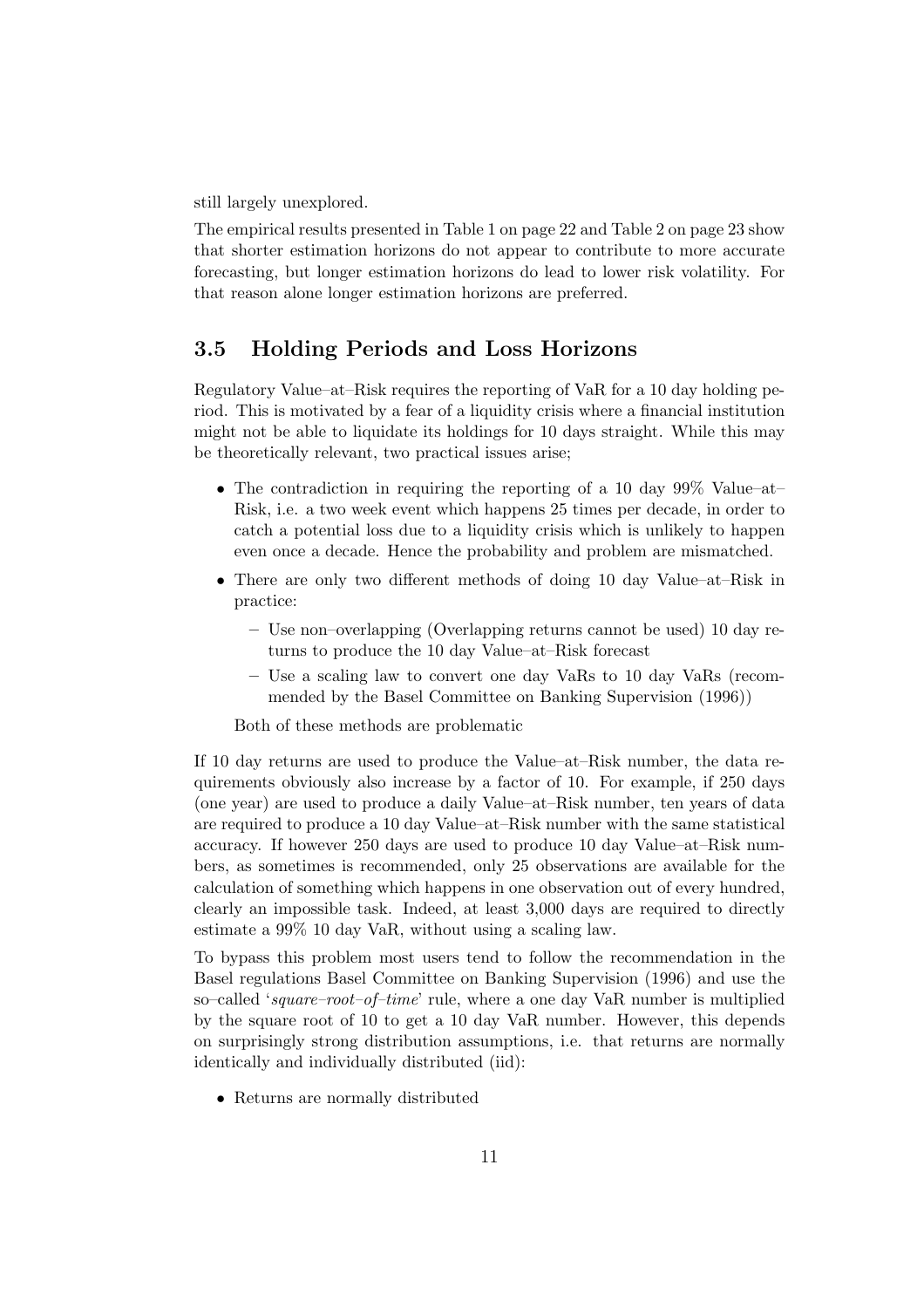- Volatility is independent over time
- The volatility is identical across all time periods

All three assumptions are violated. However, creating a scaling law which incorporates violations of these assumptions is not trivial. For example, it is almost impossible to scale a one day VaR produced by a normal GARCH model to a 10 day VaR (see Drost and Nijman, 1993; Christoffersen and Diebold, 2000). Using *square–root–of–time* in conjunction with conditional volatility models implies an almost total lack of understanding of statistical risk modelling. The problem of time scaling for a single security, e.g. for option pricing, is much easier than the scaling of an institution wide VaR number, which currently is impossible. When I ask risk managers why they use the *square–root–of–time* rule, they reply that they do understand the issues (these problems have been widely documented), but they are required to do this anyway because of the demand for 10 day VaRs for regulatory purposes. In other words, regulatory demands require the risk manager to do the impossible! I have encountered risk managers who use proper scaling laws for individual assets, but then usually in the context of option pricing, where the pricing of path dependent options depends crucially on using the correct scaling method and accurate pricing has considerable value.

In fact, one can make a plausible case for the *square–root–of–time* rule to be twice as high, or alternatively half the magnitude of the real scaling factor. In other words, if a daily VaR is one million, a 10 day VaR equal to 1.5 million or 6 million is as plausible. Indeed, given current technology, it is not possible to come up with a reliable scaling rule, except in special cases. The market risk capital regulatory multiplier of 3 is sometimes justified by the uncertainty in the scaling laws, e.g. by Stahl  $(1997)$ , however as suggested by Daníelsson et al. (1998), it is arbitrary.

Estimating VaR for shorter holding horizons (intra day VaR, e.g. one hour) is also very challenging due to intraday seasonal patterns in trading volume, as frequently documented. Any intraday VaR model needs to incorporate these intraday patterns explicitly for the forecast to be reliable, a non–trivial task.

Considering the difficulty given current technology of creating reliable 10 day VaR forecasts, regulatory market risk capital should not be based on the 10 day horizon. If there is a need to measure liquidity risk, other techniques than VaR need to be employed. If the regulators demand the impossible, it can only lead to a lack of faith in the regulatory process.

#### **3.6 Non–Linear Dependence**

One aspect of risk modelling which has been receiving increasing attention is the serious issue of non–linear dependence, sometimes known as changing correlations. It is well known that estimated correlations are much lower when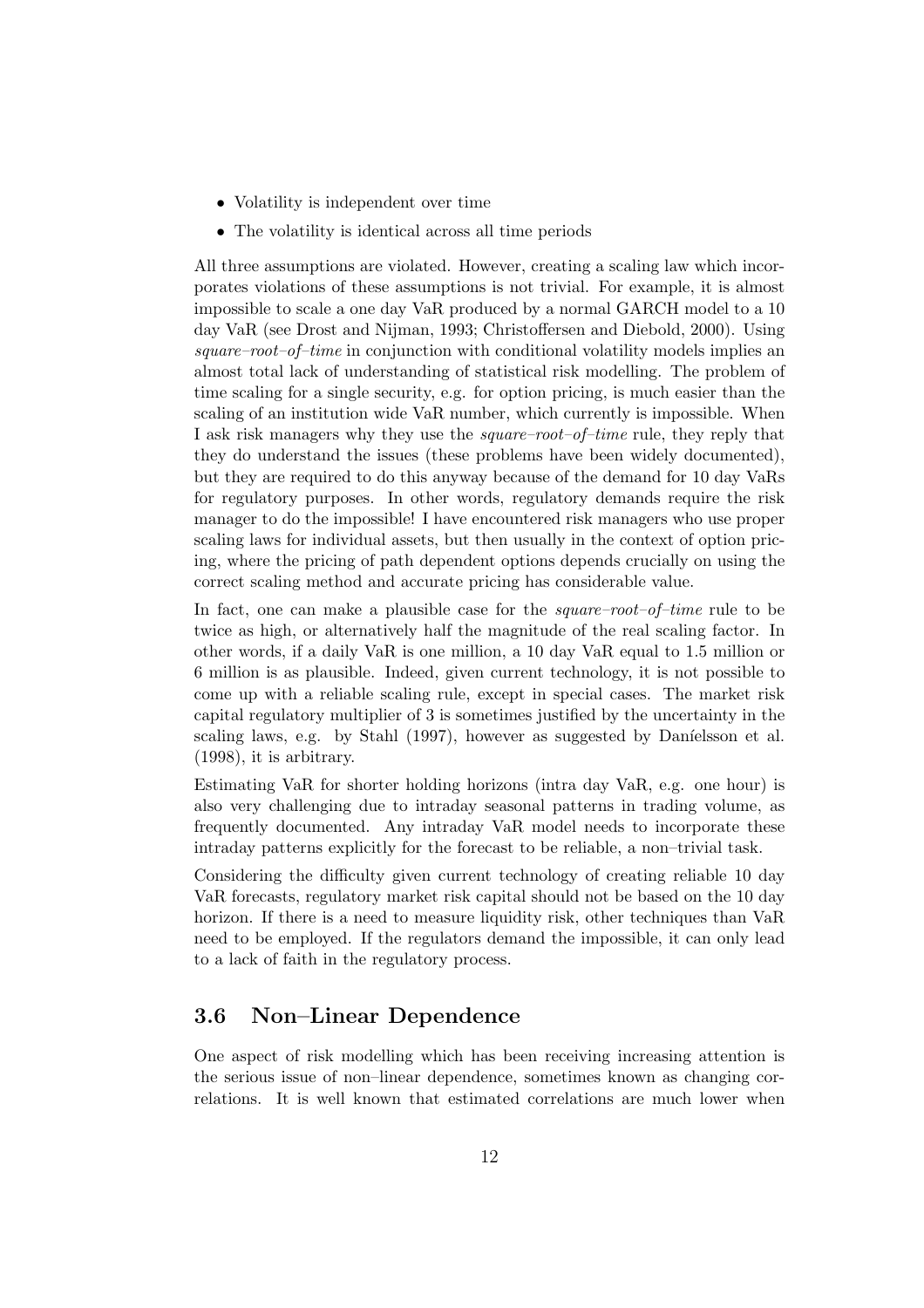the markets are increasing in value, compared to market conditions when some assets increase and other decrease, and especially when the markets are falling. Indeed, the worse market conditions are, the higher the correlation is: in a market crash, all assets collapse in value and correlations are close to hundred percent. However, most risk models do not take this into consideration and produce correlation estimates based on normal market conditions. As a result, these models will underestimate portfolio risk. Furthermore, since the dependence increases with higher risk levels, a VCV model which performs well at the 95% level, will not perform as well at the 99% or beyond. In contrast, this problem is bypassed in some unconditional methods which preserve the dependence structure, e.g. historical simulation and extreme value theory.

One study which demonstrates non–linear dependence is by Erb et al. (1994) who consider monthly correlations in a wide cross–section of assets in three different market conditions (bull markets , bear markets, mixed). They rank data according to the market conditions, and report correlations for each subsample. A small selection of their results is reported below:

| Asset Pair |         | $Up$ –Up | Down-Down Mixed |       | Total |
|------------|---------|----------|-----------------|-------|-------|
| US         | Germany | 8.6      | 52              | -61   | 35    |
|            | Japan   | 21       | 41              | $-54$ | 26    |
|            | UK      | 32       | 58              | -60   | 50    |
| Germany    | Japan   | 4.6      | 24              | $-47$ | 40    |
|            | UK      | 22       | 40              | -62   | 42    |
| Japan      | ΙK      | 12       | 21              | -54   | 37    |

We see that correlations are low when both markets are increasing in value, for example for the U.S. and Germany the correlation is only 8.6%. When both of these markets are dropping in value, the correlation increases to 52%. Similar results have been obtained by many other authors using a variety of data samples.

These problems occur because the distribution of risk is non–elliptical, and as a result, correlations provide misleading information about the actual dependence. In most cases, correlations will underestimate the downside risk. To properly measure the dependence structure, one needs to use the related concepts of bi– variate extreme value theory and copulas. See e.g. Longin (1998), Hartmann et al. (2000), Frey and McNeil (2002), or Embrechts et al. (2000) for more information.

Another problem in correlation analysis relates to international linkages. Since not all markets are open exactly the same time, volatility spillovers may be spread over many days. This happened during the 1987 crisis where the main crash day was spread over two days in Europe and the Far East. A naïve analysis would indicate that the US markets experienced larger shocks than other markets, however this is only an artifact of the data. This also implies that it is very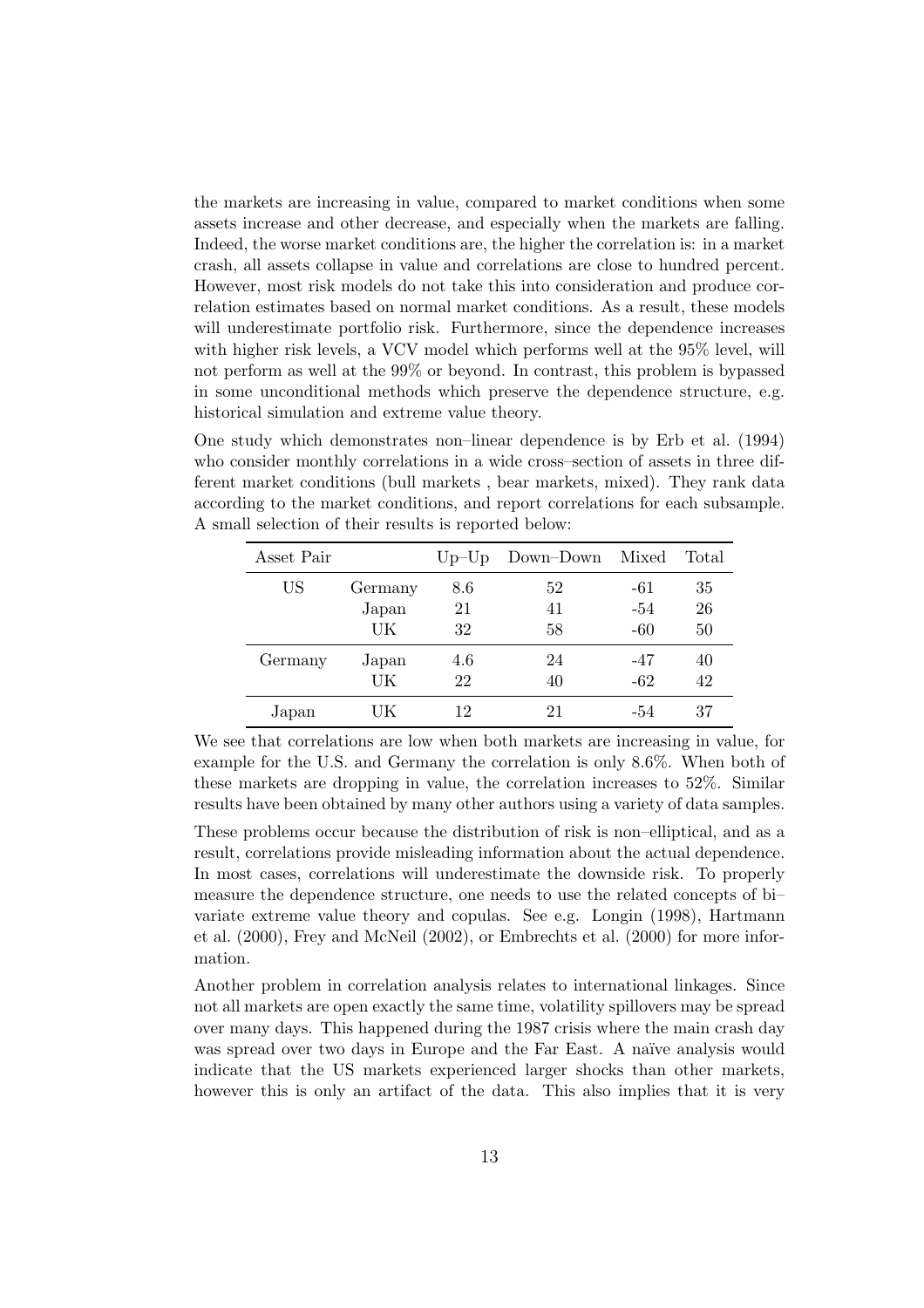hard to measure correlations across timezones. Any cross–country analysis is complicated by market opening hours, and is an additional layer of complexity.

# **4 The Concept of (Regulatory) Risk**

In order to manage and regulate risk, we need a useful definition of risk. It is therefore unfortunate that no uniform definition of financial risk exists, it depends on factors such as intended applications and amount of available data. We can identify three main risk concepts, in increasing order of complexity:

- **Volatility** Traditional risk measure, but mostly unsuitable for financial risk
- **Value–at–Risk** The foundation of market risk regulations. Flawed but unavoidable
- **Coherent risk measures** The preferred way to measure risk, but hard to work with

#### **4.1 Volatility**

A textbook definition of risk is volatility, i.e. the standard deviation of returns, however, volatility is a highly misleading concept of risk. It depends on the notion of returns being normally distributed, but as they are not, volatility only gives a partial picture.

Consider Figure 5 on page 27 which shows 500 realizations of two different return processes,  $A$  which is normally distributed and  $B$  which is not normal. For the purpose of risk, returns B are clearly more risky, for example the 99% VaR for asset A is 2, while the VaR for B is 7. However, the volatility of A is 1, while the volatility of  $B$  is 0.7. If volatility was used as a risk measure, we would incorrectly select  $B$  as the less risky asset. Furthermore, most risk models are based on volatility and hence would also select B.

#### **4.2 Value–at–Risk**

The Basel Committee on Banking Supervision (1996) chose VaR as the foundation of market risk regulations, and the 2001 Basel Committee proposals leave the 1996 amendment unchanged. Furthermore, in the 2001 proposals a VaR type methodology underpins the credit and operational risk recommendations.

VaR is in many aspects an attractive measure of risk, it is not only distribution independent and relatively easy to implement, it is also easy to explain to non– expert audiences. Therefore is is surprising how many authors confuse VaR with other risk measures, c.f. expected shortfall. There are also disadvantages in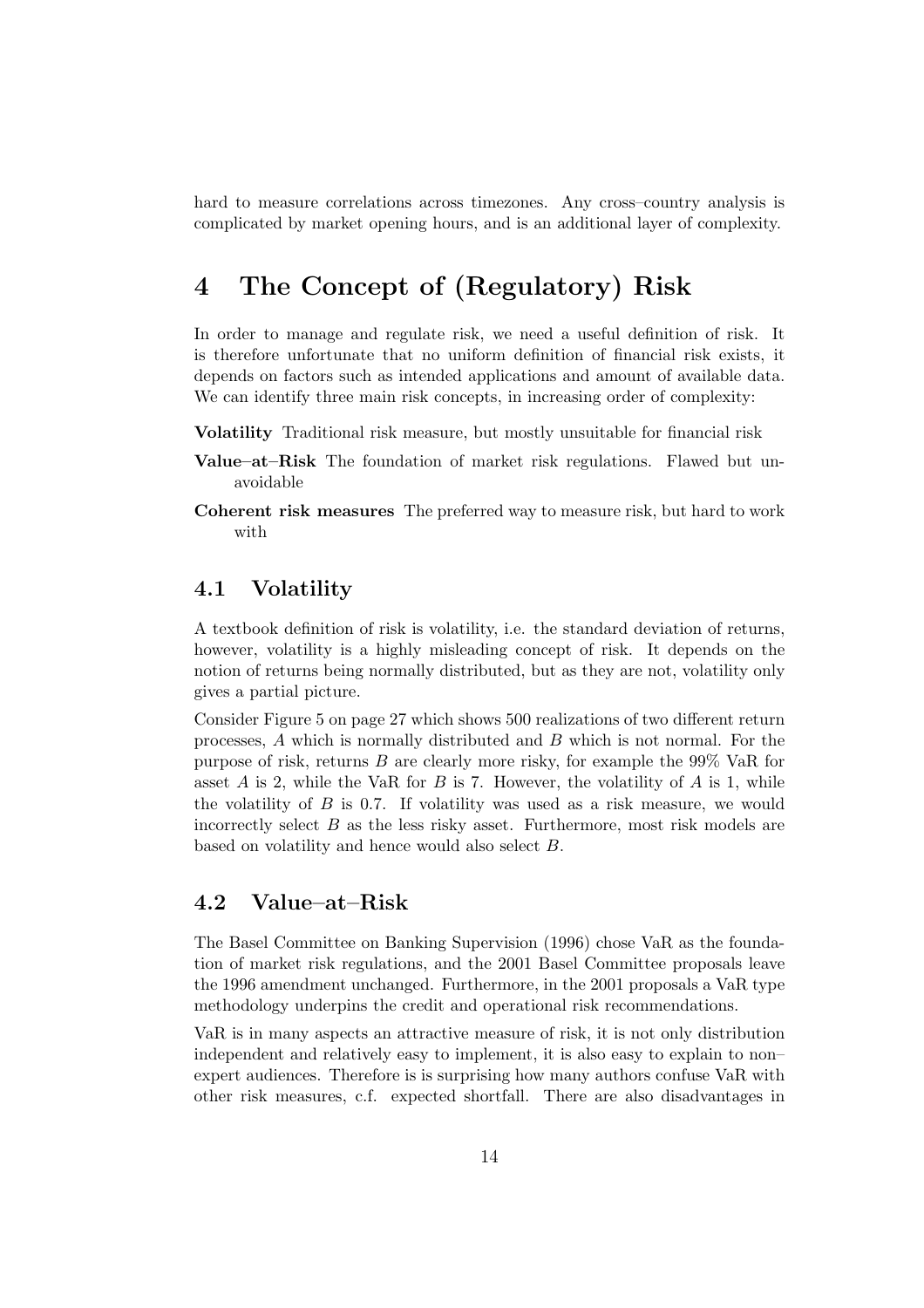using VaR, e.g. it is only one point on the distribution of profit and loss  $(P\&L)$ , and is easy to manipulate. In addition, VaR has the surprising property that the VaR of a sum may be higher than the sum of the VaRs implying that VaR is not *subadditive*. Consider two portfolios, A and B. It is possible that:

$$
VaR^{A+B} > VaR^A + VaR^B
$$

e.g. diversification will lead to more risk being reported.

Marco Avellaneda suggests an example, illustrates why VaR is not subadditive, and how that leads to interesting results.

**Example 1 (Avellaneda)** Let  $X(i)$ ,  $i = 1, \ldots, 100$  be 100 *iid defaultable bonds with the following P&L:* X(i) *defaults with probability 1% at the end of the period, and has a period end coupon of 2%, when is does not default. Suppose each bond has face value* \$*100. The P&L of each bond is then:*

$$
X(i) = \begin{cases} -100 & \text{with probability } 0.01 \\ +2 & \text{with probability } 0.99 \end{cases}
$$
  $i = 1, ..., 100.$ 

*Consider the following two portfolios:*

$$
P1: X(1) + ... + X(100) \quad \text{(diversified)}
$$
  

$$
P2: 100 \times X(1) \quad \text{(non-diversified)}
$$

*It is easy to check that at 95%,*

$$
VaR(P1) > VaR(P2) = 100 \times VaR(X(1)),
$$

*hence VaR is non–subadditive.*

In the example, the non–diversified portfolio, which intuitively is more risky, is nevertheless chosen by VaR as the less risky portfolio. This demonstrates how overreliance on VaR can lead to perverse outcomes.

#### **4.3 Coherent Risk Measures**

Value–at–Risk does not take into account the entire lower tail of the profit and loss (P&L) distribution, only one point, i.e. one quantile. However this may not be a relevant measure in many cases. What matters is how much money a bank loses when a disaster strikes, not the minimum amount of money it loses on a bad day. If the VaR is 1 million, one has no way of knowing whether the maximum possible loss is 1.1 million or 100 million. While users may implicitly map the VaR number into a more useful measure, perhaps relying on dubious distributional assumptions, this can not be recommended. If a different measure is needed, it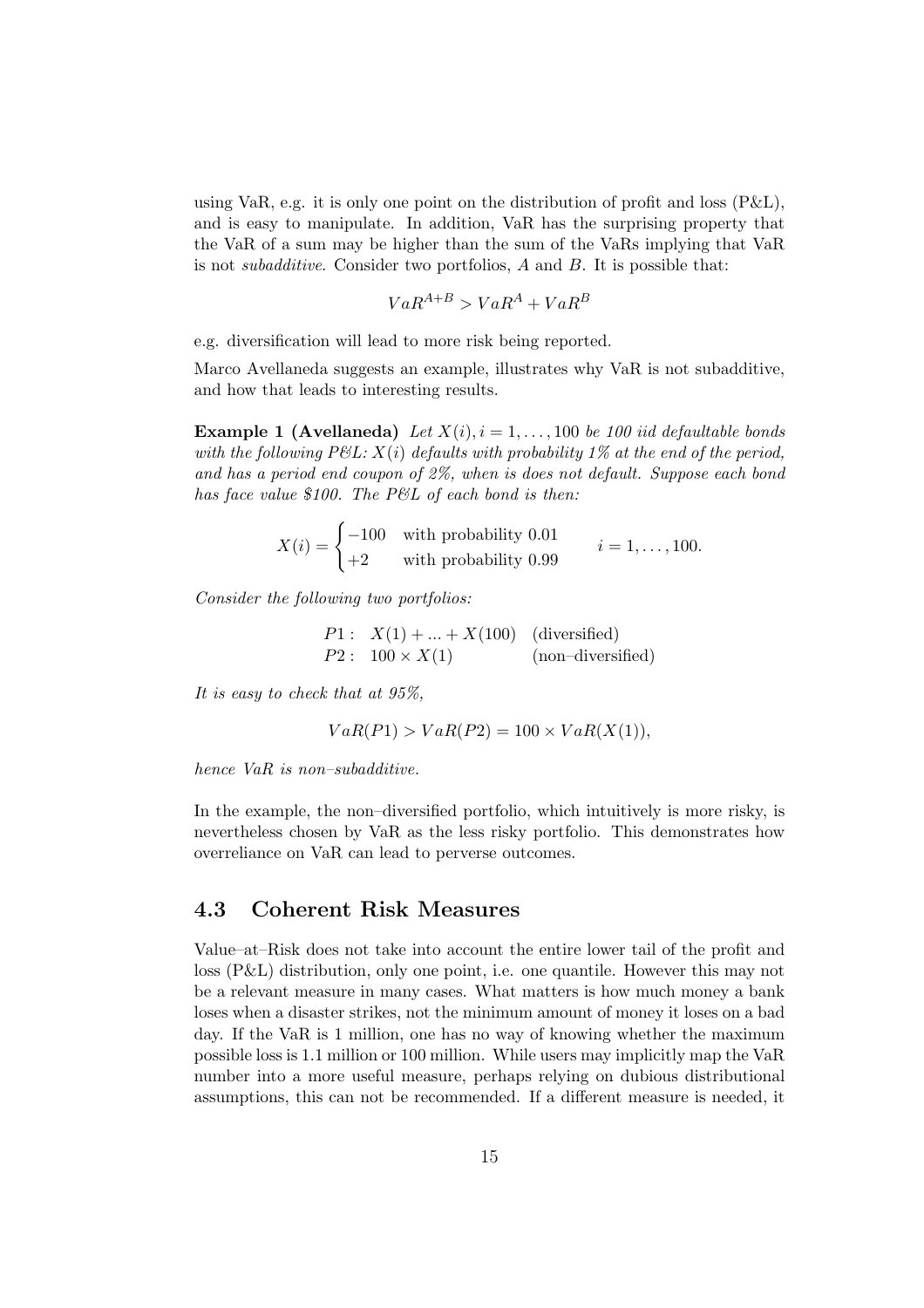should be modelled explicitly. Furthermore, as noted by Artzner et al. (1999) VaR is not a coherent measure of risk because it fails to be *subadditive*. 3

As a result, alternative risk measures have been proposed which properly account for the lower tail of the P&L distribution while remaining subadditive. Artzner et al. (1999) discuss several such measures, most notably expected shortfall (ES) which measures the *expected loss* conditional on the VaR being violated. The ES risk measure is intuitively more appealing than VaR and indeed, many people confuse the two. Unfortunately, in spite of its theoretic advantages, ES and related risk measures may be hard to implement in practice, primarily, as demonstrated by Yamai and Yoshiba (2001), ES requires much more data for backtesting than VaR. Alternatively, conditional VaR (Rockafellar and Uryasev, 2002) is a coherent risk measure which also captures some of the downside risk.

The fact that VaR is not subadditive may not be a serious flaw anyway. Cumperayot et al.  $(2000)$  and Daníelsson et al.  $(2001b)$  show that these ES and VaR provide the same ranking of risky projects under second order stochastic dominance, implying that VaR is a sufficient measure of risk. This however only happens sufficiently far the tails. Whether the regulatory  $99\%$  is sufficiently far out, remains an open question.

#### **4.4 Moral Hazard — Massaging VaR Numbers**

The reliance on a single quantile of the P&L distribution by VaR is conducive to the manipulation of reported risk. Suppose a bank considers its VaR unacceptably high. Ahn et al. (1999) discuss the optimal response by the bank to this by the use of options. Consider a richer example where the bank sets up trading strategies to manipulate the VaR.

**Example 2 (VaR Manipulation)** *Assume that the VaR before any response is*  $VaR_0$  *and that the bank really would like the VaR to be*  $VaR^D$  *where the desired VaR is*  $VaR^D > VaR_0$ *. One way to achieve this is to write a call with a strike price right below*  $VaR_0$  *and buy a put with a strike right above*  $VaR^D$ , *i.e.*  $X^c = VaR_0 - \epsilon$  and  $X^p = VaR^D + \epsilon$ . The effect of this will be to lower expected *profit and increase downside risk, see Figure 1 on page 17.*

This is possible because the regulatory control is only on a single quantile, and the bank is perfectly within its rights to execute such a trading strategy. A risk measure like expected shortfall renders this impossible. The regulatory focus on a simple measure like VaR may thus perversely increase risk and lower profit, while the intention is probably the opposite.

<sup>&</sup>lt;sup>3</sup>A function f is subadditive if  $f(x_1 + ... + x_N) \le f(x_1) + ... + f(x_N)$ .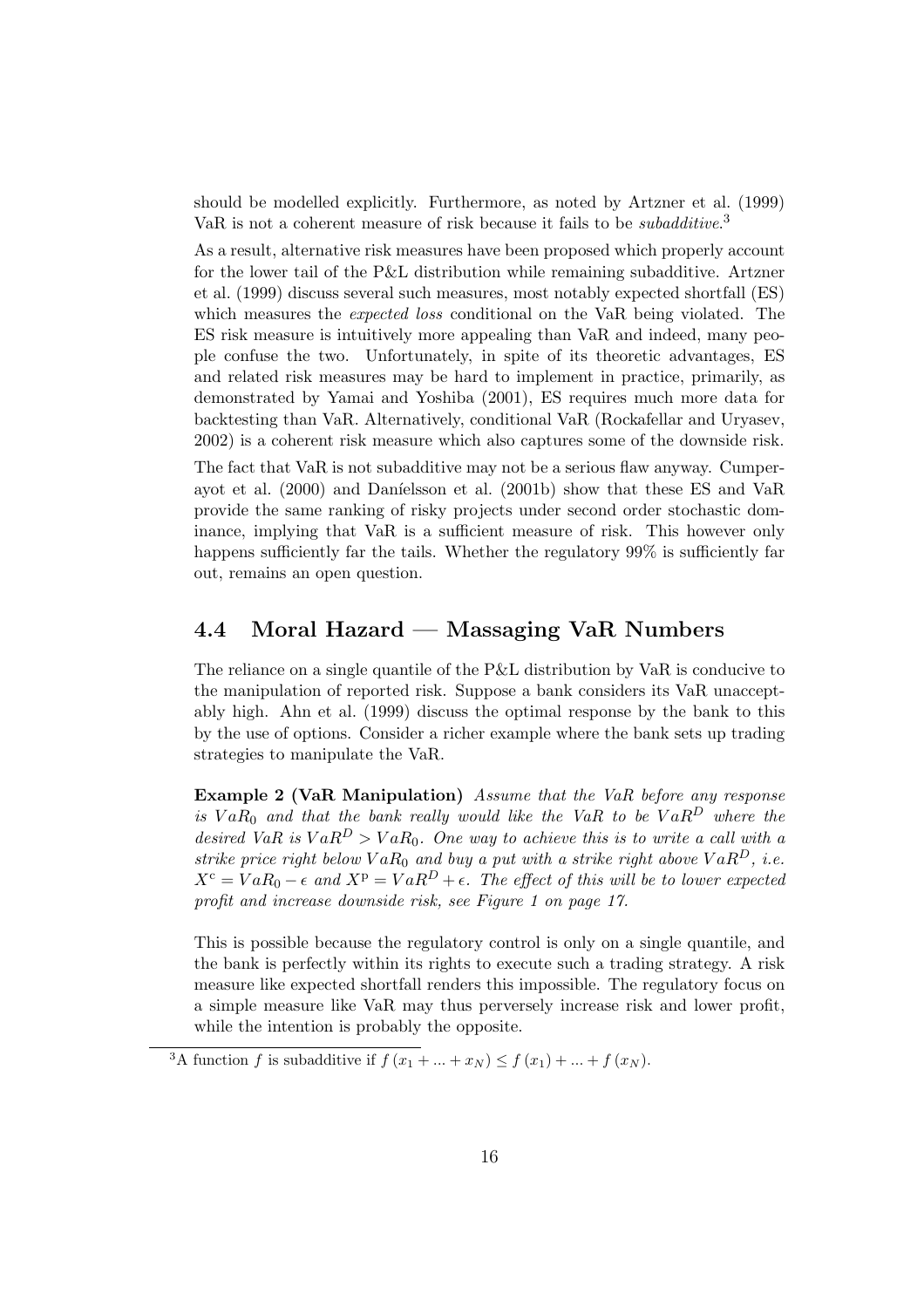



#### **4.5 The Regulatory 99% Risk Level**

The regulatory risk level is 99%. In other words, we expect to realize a violation of the Value–at–Risk model once every hundred days, or 2.5 times a year on average. Some banks report even lower risk levels, JP Morgan (the creator of VaR and RiskMetrics) states in its annual report that in 1996 its average daily 95% VaR was \$36 million. Two questions immediately spring to mind: why was the 99% level chosen, and how relevant is it?

The first question may have an easy answer. Most risk models only have desirable properties in a certain probability range and the risk level and risk horizon govern the choice of model. For example, at the 95% risk level, variance–covariance models such as GARCH or RiskMetrics are the best choice. However, the accuracy of these models diminishes rapidly with lower risk levels, and at the 99% risk level they cannot be recommended, and other, harder to use techniques must be employed. In general, the higher the risk level, the harder it is to forecast risk. So perhaps the 99% level was chosen because it was felt that more extreme risk levels were too difficult to model?

The question of the relevance of a 99% VaR is harder to answer because it depends on the underlying motivations of the regulators. The general perception seems to be that market risk capital is required in order to prevent systemic failures. However not only is systemic risk hard to define (see De Bandt and Hartmann, 2000, for a survey), it is unclear if VaR regulations decrease or increase the probability of systemic crisis as demonstrated by Daníelsson and Zigrand (2001). In any case, systemic failures are very rare events, indeed so rare that one has never been observed in modern economies. We have observed near–systemic collapses, e.g. in the Scandinavian banking crisis, but in that case even a meticulously measured VaR would not have been of much help.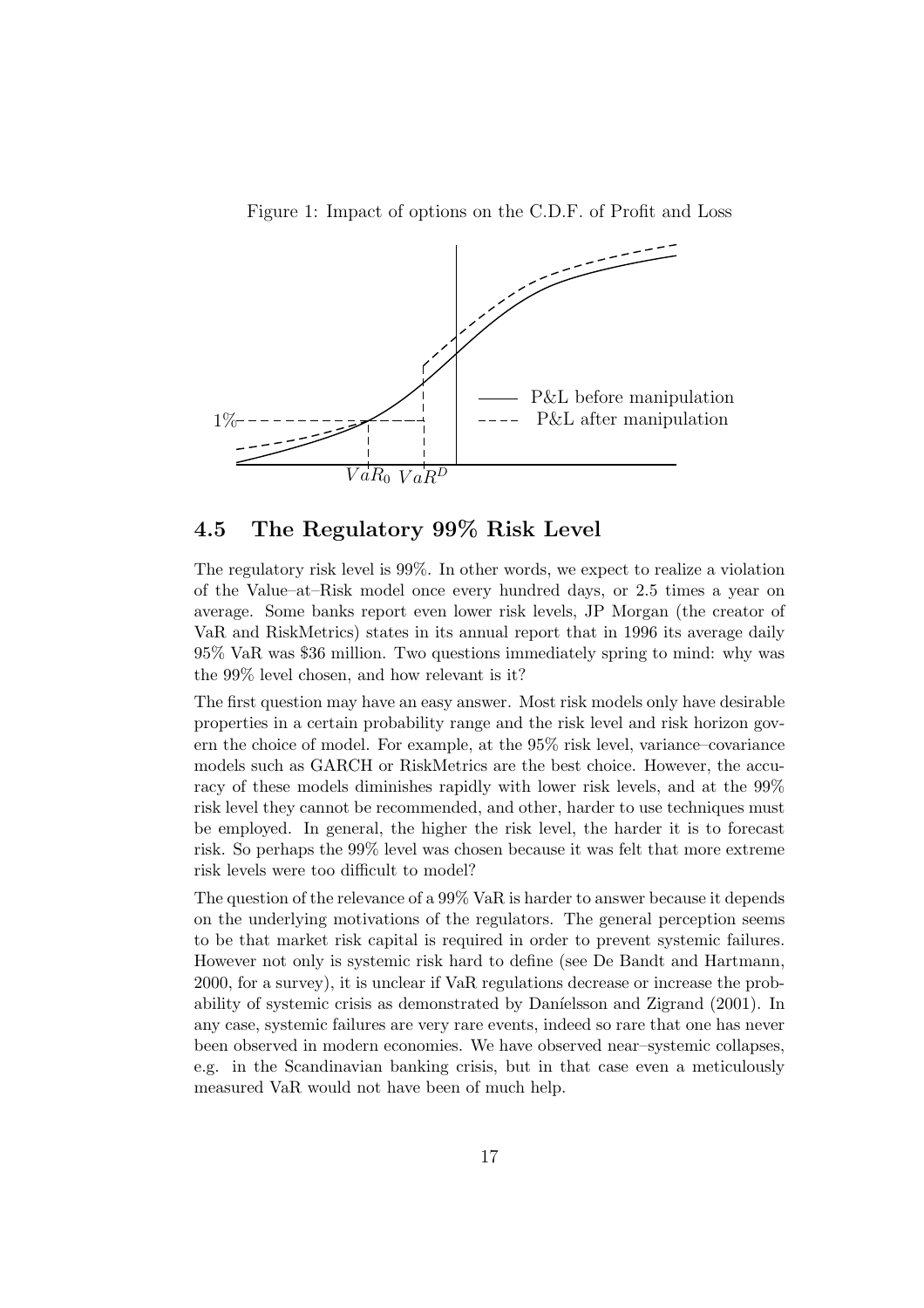The regulatory risk level is clearly mismatched with the event it is supposed to be relevant for, i.e. systemic collapse. In other words, the fact that a bank violates its VaR says nothing about the probability of the banks probability of bankruptcy, indeed, one expects the violation to happen 2.5 times a year. There is no obvious mapping from the regulatory risk level to systemic risk, however defined. Whether there is no link between regulatory risk and systemic risk is still an open question.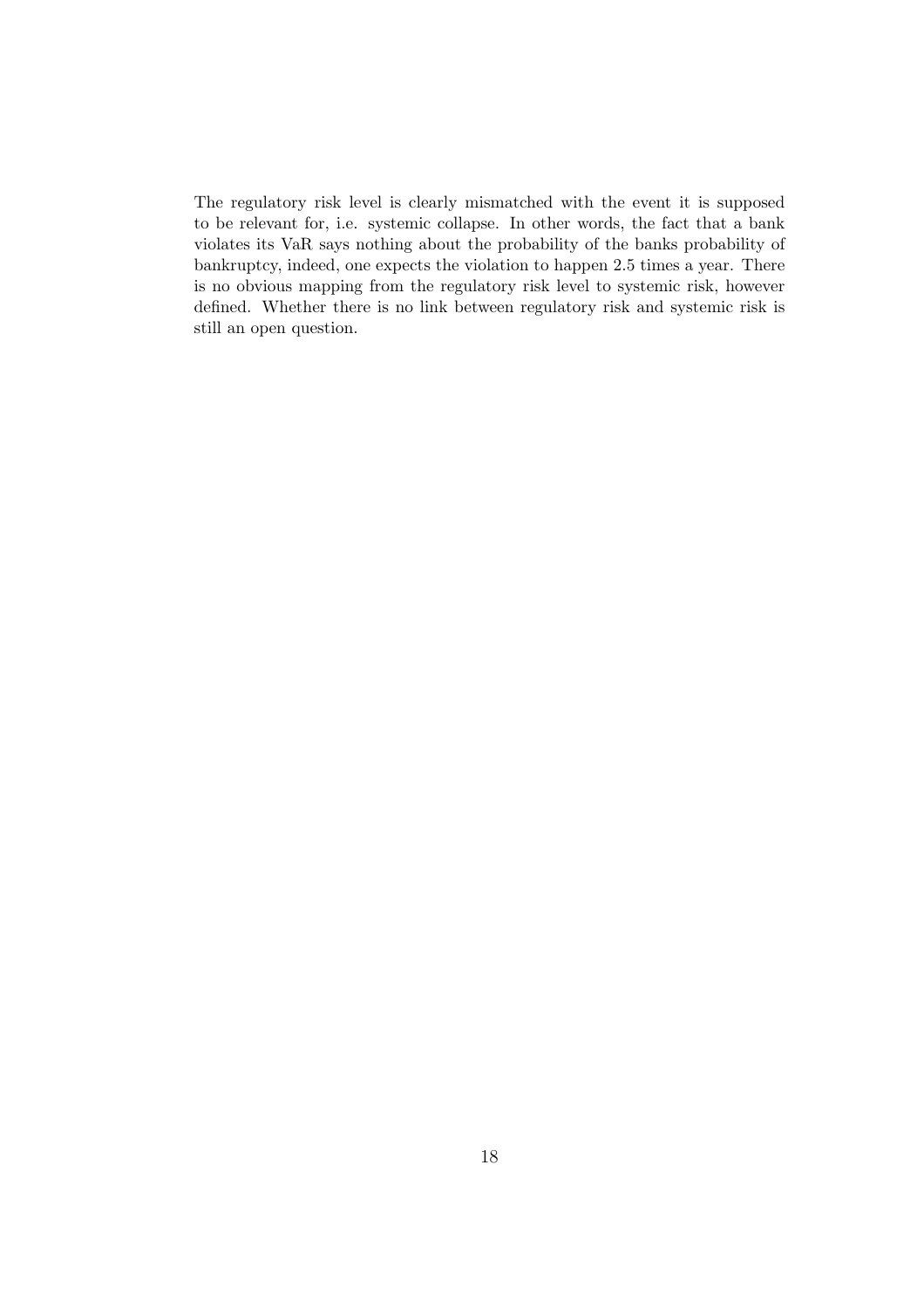### **5 Implications for Regulatory Design**

The analysis above focuses on market risk models. Market risk modelling is much easier than the modelling of other risk factors due to the relative abundance of accurate market risk data and simpler and more established methodology. The fundamental criticism of risk modelling remains however, and the discussion consequently applies equally to credit, liquidity, and operational risk. Therefore, considering the challenges in market risk modelling, it is disappointing to read the Basel–II proposals which basically extend the VaR regulatory methodology to credit and operational risk.

The arguments voiced above suggest that using risk modelling as a regulatory tool is not as straightforward as usually claimed. Assuming that regulations are here to stay, the important question must be whether it is possible to create a regulatory mechanism that is successful in reducing systemic risk, but not too costly.

For most of the 1990s the answer to this question seemed to be the VaR methodology. It is only after the Asian and Russian crisis that modelling as a regulatory tool has come under serious criticism. Given current technology, risk modelling is simply too unreliable, it is too hard to define what constitutes a risk, and the moral hazard issues are too complicated for risk modelling to be an effective part of regulatory design, whether for market, credit, liquidity, or operational risk. This is a reflection of the current state of technology. Empirical risk modelling is a rapidly developing field, and there is every reason to believe that modelling can become an effective regulatory tool, just as it is now for internal risk management.

At the moment, if the authorities want banks to hold minimum capital, crude capital adequacy ratios may be the only feasible way since model based risk weighing of capital does not work effectively. Furthermore, basing capital on risk weighed assets leaves open a serious question. If capital is risk sensitive, in times of crisis, when risk is increasing, financial institutions will have to raise capital in order to remain compliant. This can only serve to exasperate the crisis. As a result, such capital is probably *de facto state contingent* since the regulators will have to relax the standards in times of crisis. Countries like the UK where the supervisor ultimately decides on implementation have a considerable advantage over countries, e.g. like the USA, where the supervisors are required by an act of Congress to implement the capital standards. Supervisors have not addressed this issue publicly, not only would this directly contradict the idea behind the present capital adequacy standards, it also leaves open the question of what constitutes a crisis.

The authorities could follow the lead of New Zealand and do away with minimum capital, but require banks instead to purchase insurance, in effect require financial institutions to cross insure each other. This market solution has the advantage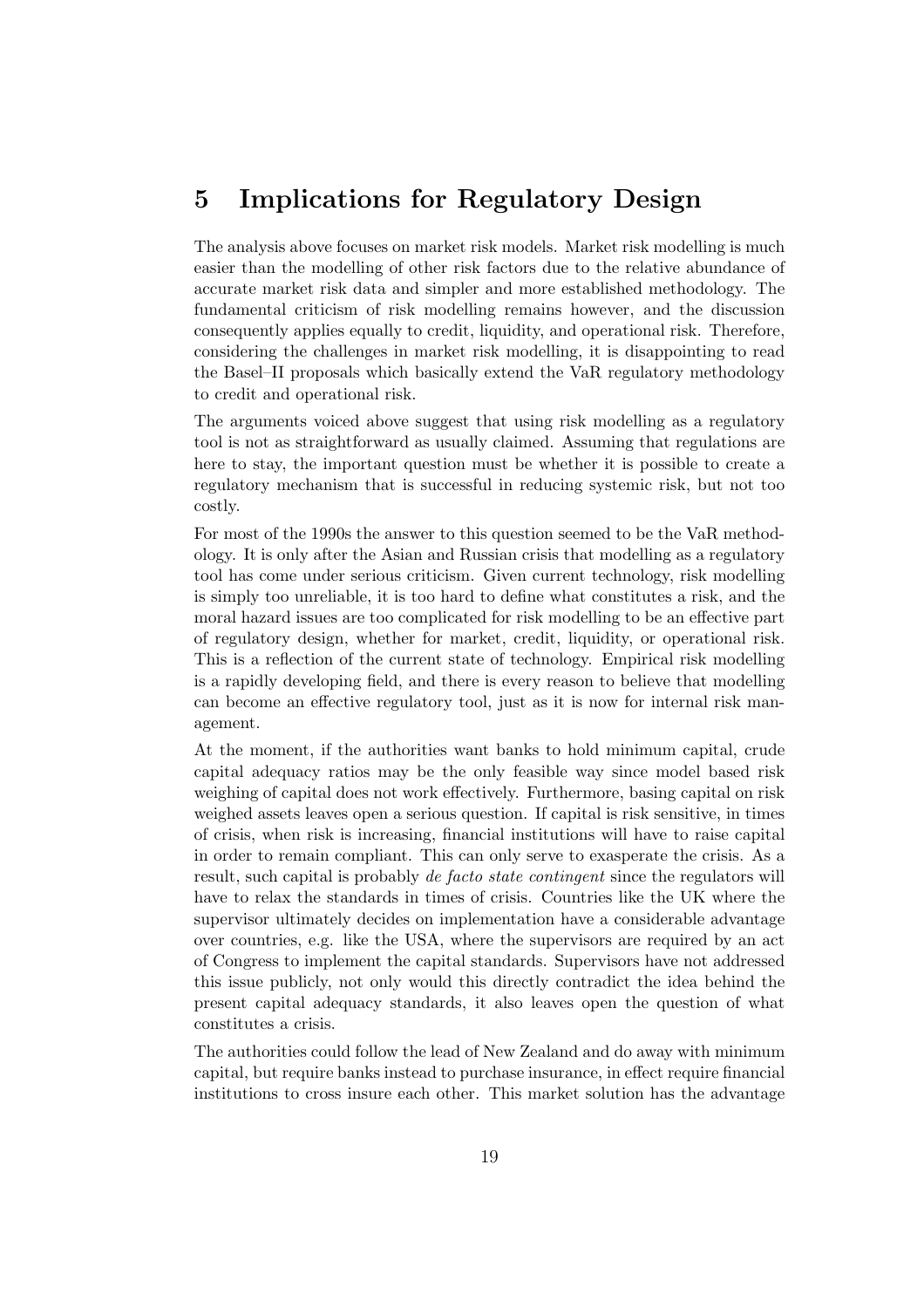that much more flexibility is built into the system while at the same time sifting the burden of risk modelling back to the private sector. While such a system may work for small country like New Zealand which can insure in larger markets, it is still an open question whether this would work for larger economies.

Ultimately, we do not yet know enough about systemic crisis to design an effective supervisory system. Unfortunately, the Basel–II proposals only address the more tractable aspects of financial risk, i.e. the measuring and management of financial risk in non–crisis periods. I fear that an implementation of the 2001 Basel–II proposals will not help in understanding the likelihood or the nature of financial crisis. These issues have been pointed out by several comments on the Basel–II proposals, e.g. by Daníelsson et al. (2001a).

Much research is being done in this area, both theoretic and applied, with work which combines empirical market microstructure and financial theory especially promising. The hope is that in the near future we will know enough to properly regulate, or perhaps realize that regulations are not needed. It is therefore important that policy makers carefully consider their options and do not rush into the implementation of ineffective or even harmful regulations.

# **6 Conclusion**

Empirical risk modelling forms the basis of the market risk regulatory environment as well as internal risk control. This paper identifies a number of shortcomings with regulatory Value–at–Risk, where both theoretic and empirical aspects of VaR are analyzed.

Most existing risk models break down in times of crisis because the stochastic process of market prices is endogenous to the actions of market participants. If the risk process becomes the target of risk control, it changes its dynamics, and hence risk forecasting becomes unreliable. This is especially prevalent in times of crisis, such as events surrounding the Russia default of 1998 demonstrated.

In practice, Value–at–Risk is forecasted using an empirical model in conjunction with historical market data. However, current risk modelling technology still in the early stages of development, is lacking in the robustness of risk forecasts, and produces excessively volatile risk forecasts. If risk modelling is not done with great skill and care, the risk forecast will be unreliable to the point of being useless. Or even worse, it may impose significant but unnecessary costs on the financial institution, due to the misallocation of capital and excessive portfolio rebalancing.

This, however, is only a reflection on the current state of technology. A risk model which incorporates insights from economic and financial theory, in conjunction with financial data during crisis, has the potential to provide much more accurate answers by directly addressing issues such as liquidity dynamics. There is a need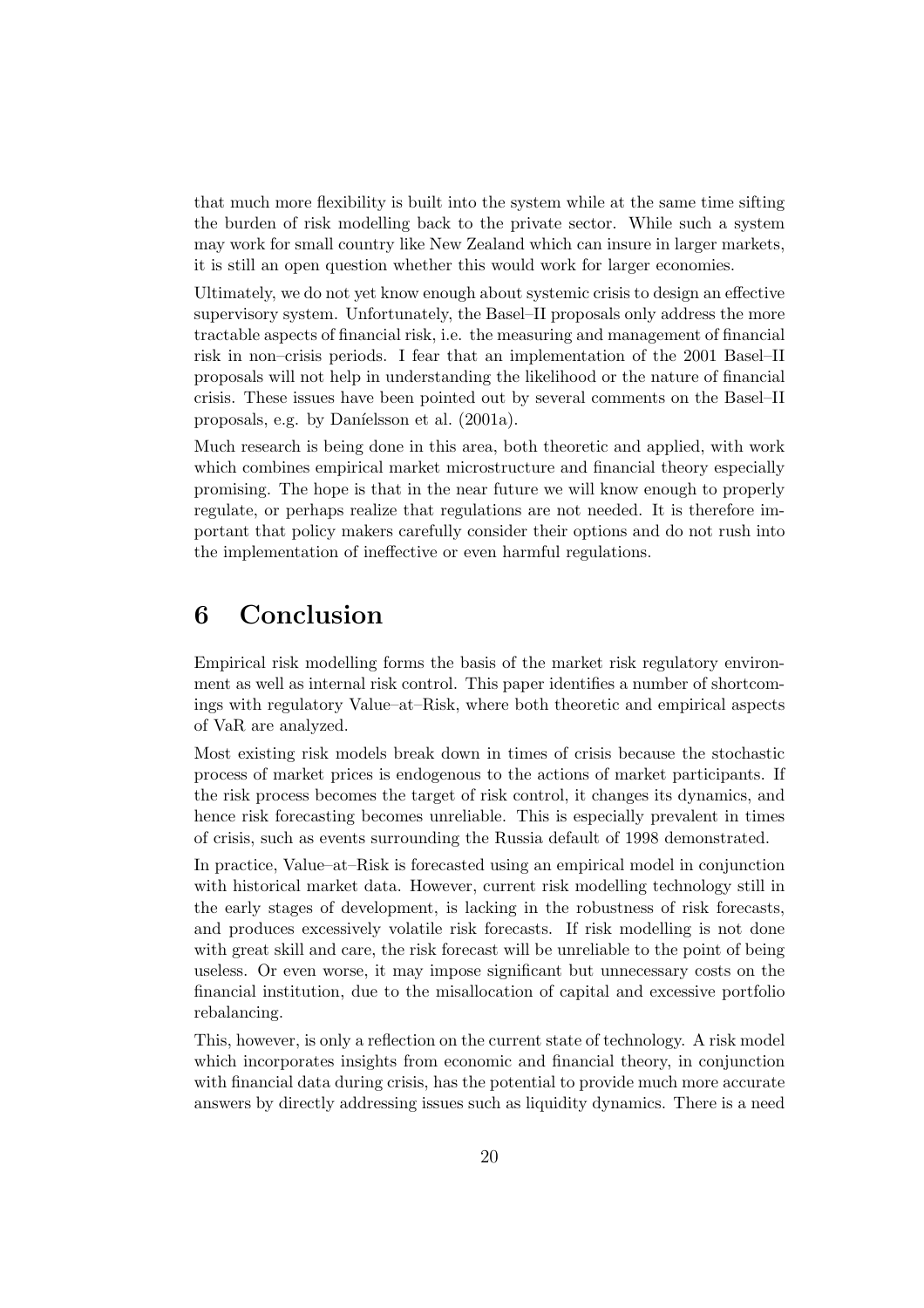for a joint market and liquidity risk model, covering both stable and crisis periods.

The theoretic properties of the VaR measure, conceptually result in VaR providing misleading information about a financial institution's risk level. The very simplicity of the VaR measure, so attractive when risk is reported, leaves the VaR measure wide open to manipulation. This in turn implies that founding market risk regulations on VaR, not only can impose considerable costs on the financial institution, it may act as a barrier to entry, and perversely increase both bank and systemic risk.

The problems with risk modelling have not gone unnoticed. Risk modelling does, however, serve a function when implemented correctly internally within a firm, but its usefulness for regulatory purposes is very much in doubt for the present.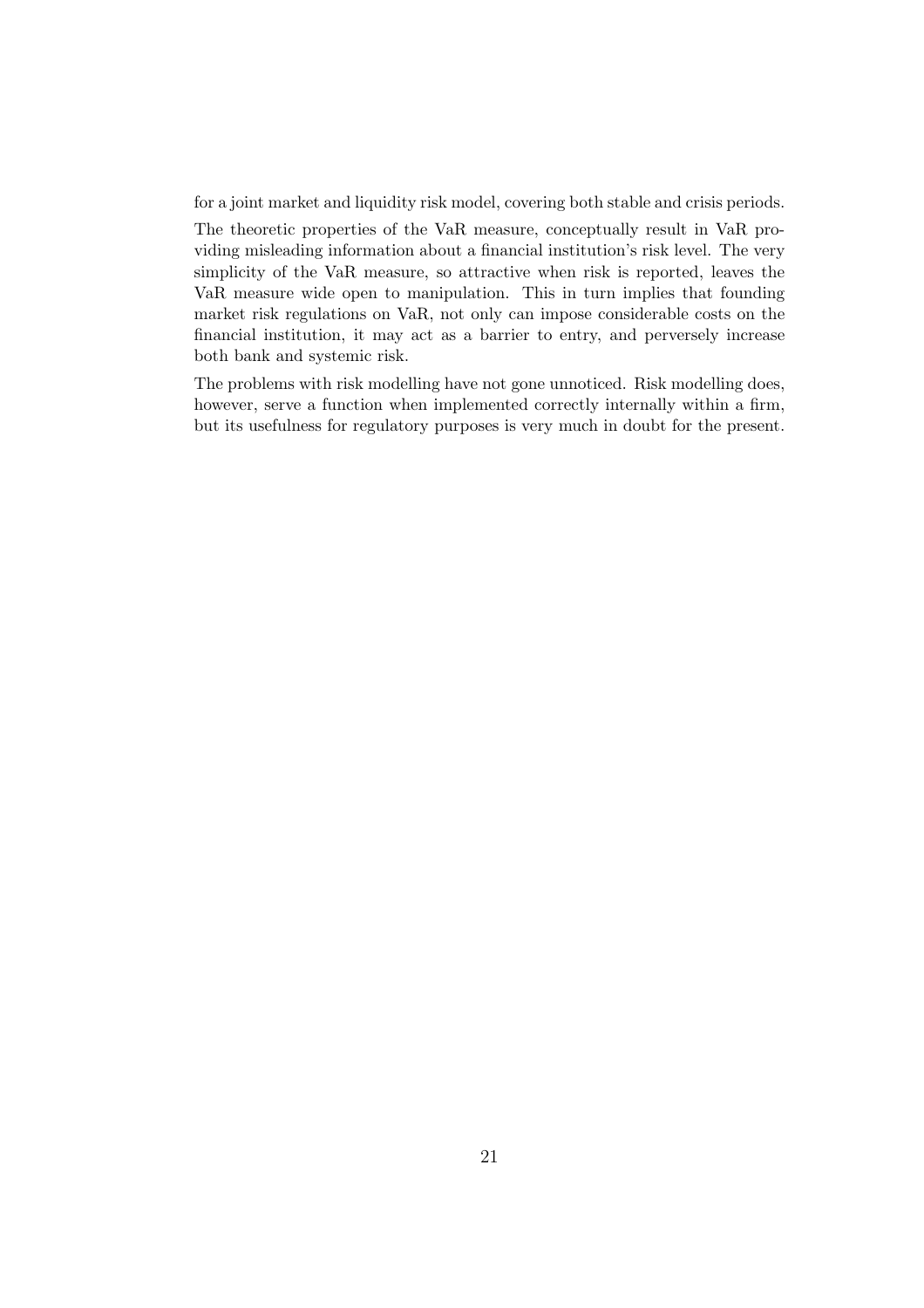# **A Empirical Study**

The empirical results are a subset of a survey I made. I used there 4 common estimation methods

- Normal GARCH
- Student t GARCH
- Historical simulation
- Extreme value theory

as well as representative foreign exchange, commodity, and equity datasets containing daily observations obtained from DATASTREAM, from the first recorded observation until the end of 1999.

- $S\&P500$  index
- Hang Seng index
- Microsoft stock prices
- Amazon stock prices
- Ringgit pound exchange rates
- Pound dollar exchange rates
- Clean U.S. government bond price index
- Gold prices
- Oil prices

I estimated each model and dataset with a moving 300, 1,000, and 2,000 day estimation window, and forecast risk one day ahead. Then I record the actual return, move the window and reestimate. This is repeated until the end of the sample.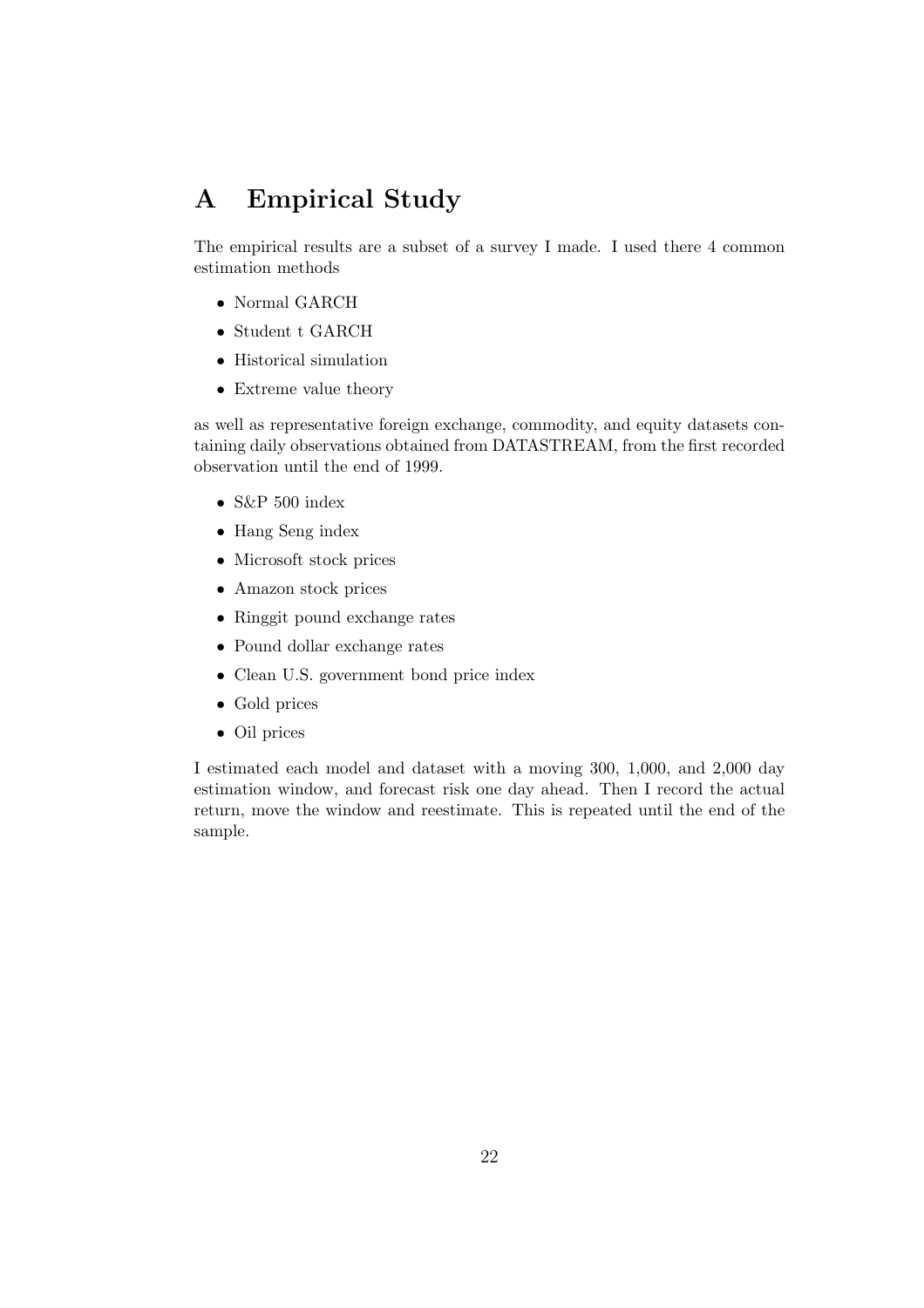| Data       | Estimation | <b>GARCH</b> | GARCH     | Historical | Extreme      |
|------------|------------|--------------|-----------|------------|--------------|
|            | horizon    | Normal       | Student-t | simulation | value theory |
| $S\&P-500$ | 300        | 1.46         | 1.07      | 0.79       | 0.79         |
| $S\&P-500$ | 1,000      | 1.27         | 0.83      | 0.95       | 0.99         |
| $S\&P-500$ | 2,000      | 0.91         | 0.67      | 1.07       | 1.07         |
| US bond    | 300        | 0.94         | 0.66      | 0.49       | 0.49         |
| US bond    | 1,000      | 0.53         | 0.57      | 0.66       | 0.41         |
| US bond    | 2,000      | 0.37         | 0.49      | 0.67       | 0.37         |
| Oil        | 300        | 1.76         | 1.38      | 1.17       | 1.17         |
| Oil        | 1,000      | 1.67         | 1.30      | 0.92       | 1.00         |
| Oil        | 2,000      | 1.64         | 1.04      | 0.35       | 0.35         |
| Hang Seng  | 300        | 2.18         | 1.41      | 0.69       | 0.69         |
| Hang Seng  | 1,000      | 1.90         | 1.29      | 1.17       | 1.21         |
| Hang Seng  | 2,000      | 2.02         | 1.21      | 1.09       | 1.09         |
| Microsoft  | 300        | 2.24         | 1.78      | 1.58       | 1.58         |
| Microsoft  | ,1000      | 1.98         | 1.60      | 1.84       | 1.74         |
| Microsoft  | 2,000      | 2.25         | 1.69      | 2.06       | 1.87         |
| GBP/USD    | 300        | 2.13         | 1.42      | 0.79       | 0.79         |
| GBP/USD    | 1,000      | 1.85         | 1.18      | 0.63       | 0.63         |
| GBP/USD    | 2,000      | 1.62         | 1.14      | 0.47       | 0.47         |

Table 1: 99% VaR Violation Ratios 1990–1999

**Notes:** Each model was estimated with three different estimation horizons, 300, 1000, and 2000 days. The expected value for the violation ratio is one. A value larger than one indicates underestimation of risk, and a value less than one indicates overestimation.

# **B tables**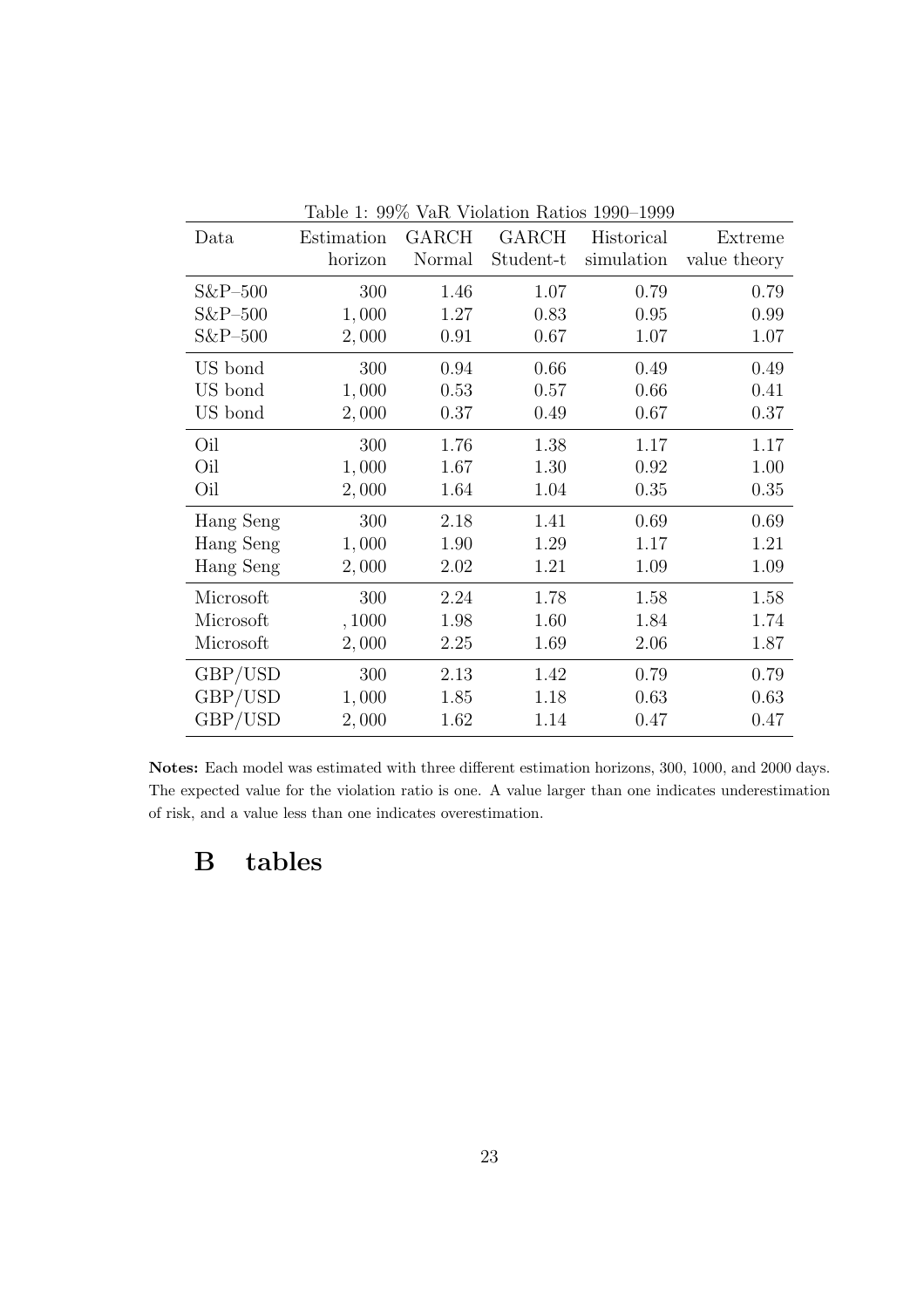| Risk<br>Level | Statistic | Estimation<br>Horizon | Returns   | <b>GARCH</b><br>Normal | <b>GARCH</b><br>Student-t | Historical<br>simulation | Extreme<br>value theory |
|---------------|-----------|-----------------------|-----------|------------------------|---------------------------|--------------------------|-------------------------|
| $5\%$         | <b>SE</b> | 300                   | 0.89      | 0.47                   | 0.44                      | 0.41                     | 0.41                    |
| $5\%$         | Min       | 300                   | $-7.11$   | $-5.32$                | $-4.17$                   | $-2.19$                  | $-2.19\,$               |
| $5\%$         | Max       | 300                   | 4.99      | $-0.74$                | $-0.66$                   | $-0.73$                  | $-0.73$                 |
| $5\%$         | SE        | 2,000                 | 0.89      | 0.42                   | 0.41                      | 0.12                     | 0.12                    |
| $5\%$         | Min       | 2,000                 | $-7.11$   | $-3.70$                | $-3.31$                   | $-1.55$                  | $-1.55$                 |
| $5\%$         | Max       | 2,000                 | 4.99      | $-0.81$                | $-0.74$                   | $-1.15$                  | $-1.15$                 |
| $1\%$         | <b>SE</b> | 300                   | 0.89      | 0.66                   | 0.68                      | 0.71                     | 0.71                    |
| $1\%$         | Min       | 300                   | $-7.11$   | $-7.52$                | $-6.68$                   | $-3.91$                  | $-3.91$                 |
| $1\%$         | Max       | 300                   | 4.99      | $-1.05$                | $-1.09$                   | $-1.26$                  | $-1.26$                 |
| $1\%$         | SE        | 2,000                 | 0.89      | 0.60                   | 0.64                      | 0.29                     | 0.33                    |
| $1\%$         | Min       | 2,000                 | $-7.11$   | $-5.23$                | $-5.45$                   | $-2.72$                  | $-2.84$                 |
| $1\%$         | Max       | 2,000                 | 4.99      | $-1.14$                | $-1.26$                   | $-1.90$                  | $-1.90$                 |
| 0.4%          | SE        | 300                   | 0.89      | 0.76                   | 0.82                      | 1.94                     | 1.94                    |
| 0.4%          | Min       | 300                   | $-7.11$   | $-8.58$                | $-8.25$                   | $-7.11$                  | $-7.11$                 |
| $0.4\%$       | Max       | 300                   | 4.99      | $-1.19$                | $-1.36$                   | $-1.81$                  | $-1.81$                 |
| 0.4%          | SE        | 2,000                 | 0.89      | 0.68                   | 0.80                      | 0.74                     | 0.63                    |
| $0.4\%$       | Min       | 2,000                 | $-7.11$   | $-5.96$                | $-6.84$                   | $-4.27$                  | $-4.18$                 |
| $0.4\%$       | Max       | 2,000                 | 4.99      | $-1.30$                | $-1.61$                   | $-2.50$                  | $-2.49$                 |
| 0.1%          | SE        | 300                   | 0.89      | 0.88                   | 1.06                      | 1.94                     | 1.94                    |
| 0.1%          | Min       | 300                   | $-7.11$   | $-9.99$                | $-10.92$                  | $-7.11$                  | $-7.11$                 |
| 0.1%          | Max       | 300                   | 4.99      | $-1.39$                | $-1.82$                   | $-1.81$                  | $-1.81$                 |
| 0.1%          | SE        | 2,000                 | 0.89      | 0.80                   | 1.06                      | 2.10                     | 1.42                    |
| 0.1%          | Min       | 2,000                 | $-7.11\,$ | $-6.94$                | $-9.31$                   | $-8.64$                  | $-7.49$                 |
| 0.1%          | Max       | 2,000                 | 4.99      | $-1.52$                | $-2.26$                   | $-3.13$                  | $-3.15$                 |

Table 2: S&P–500 Index 1990–1999. VaR Volatility

**Notes:** For each model and the risk level, the table presents the standard error (SE) of the VaR forecasts, and the maximum and minimum forecast throughout the sample period.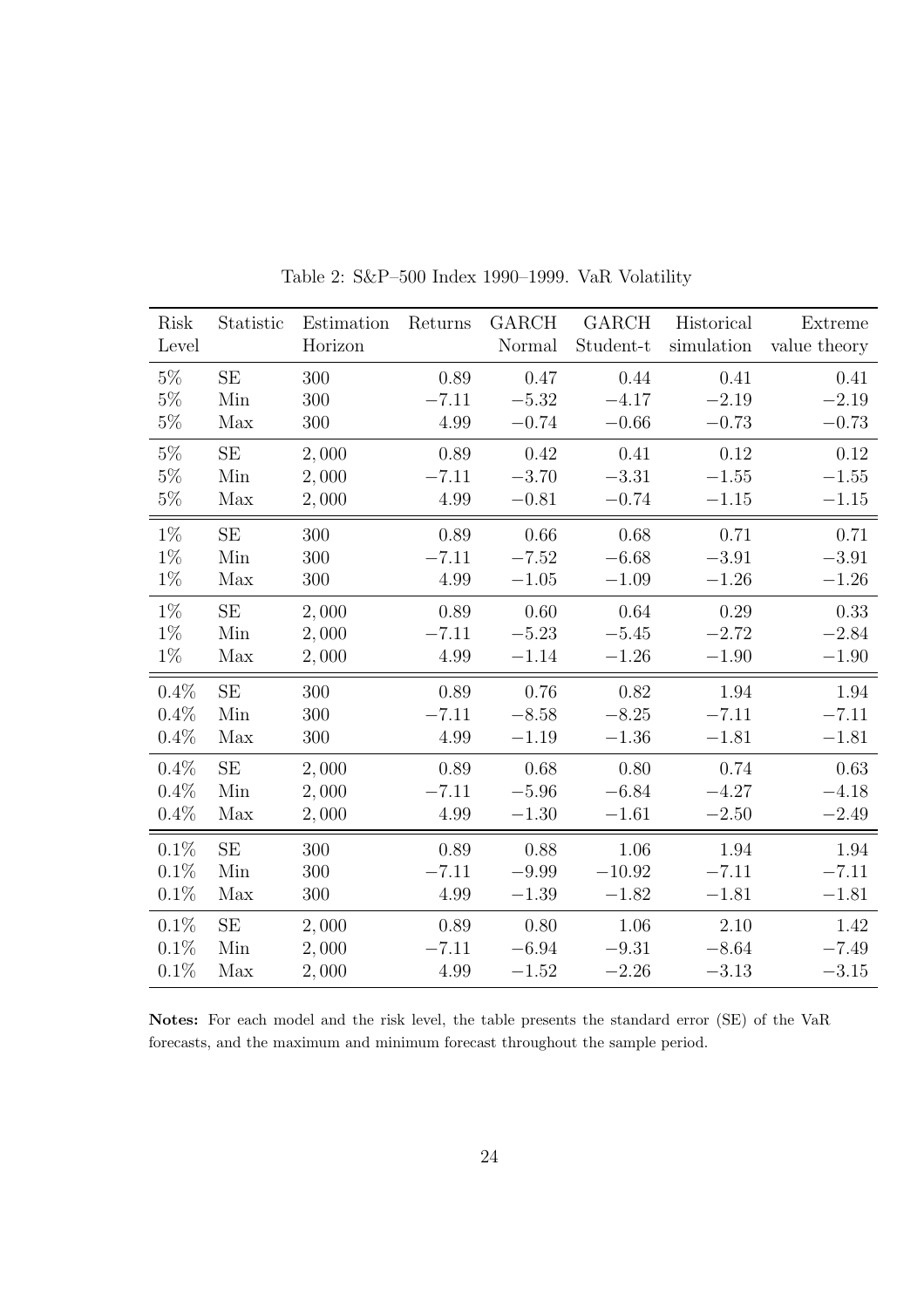Figure 2: Estimated Daily Unconditional Volatility (Smoothed) S&P–500



(a) 1950–1999

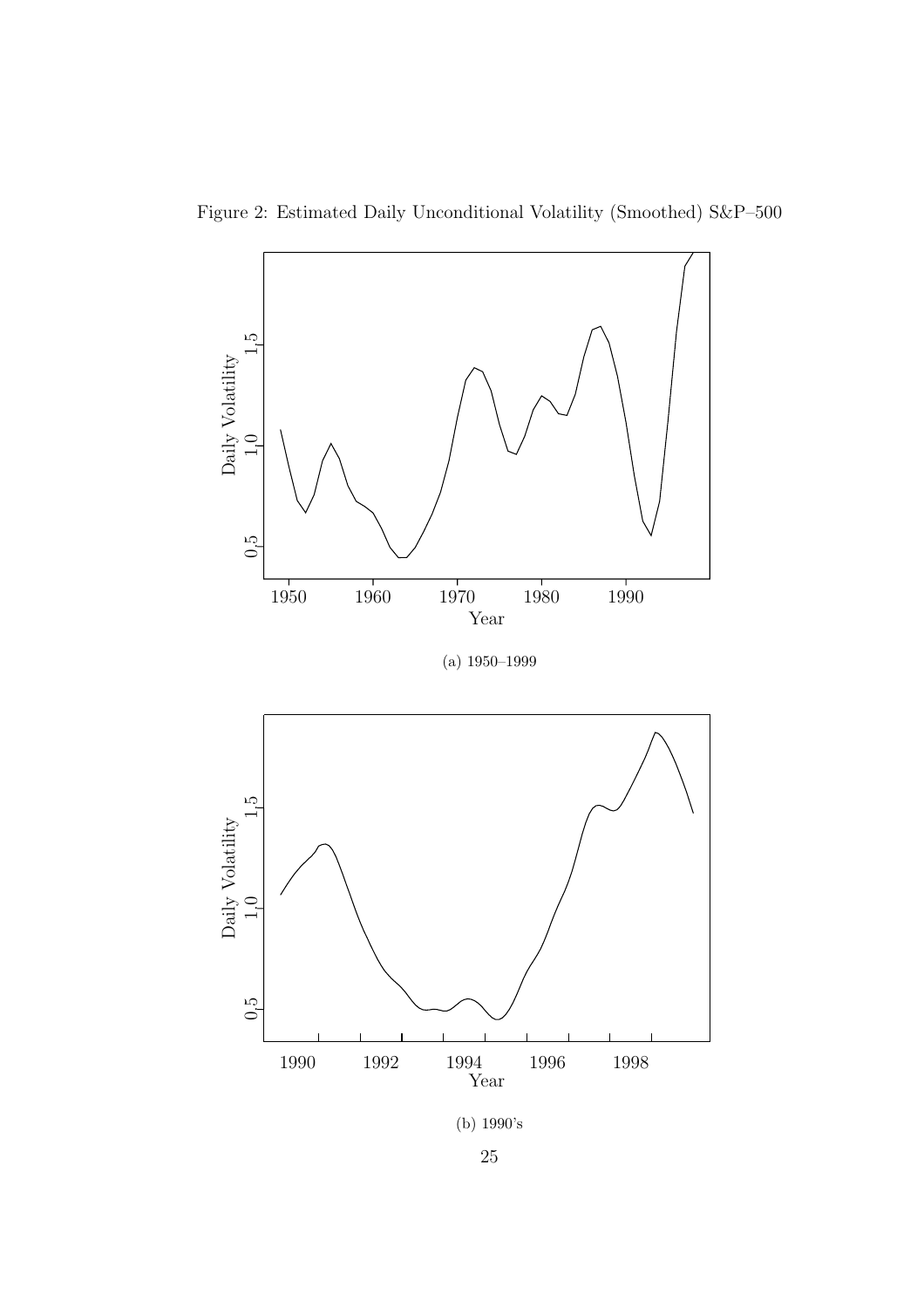Figure 3: Daily Hang Seng Index 1997 and 99% VaR



Figure 4: Risk forecasts for the Hang Seng Index



Impact on the sample economy of adjusting the risk constraint,  $\log(\bar{v})$ . At values  $\log(\bar{v}) < 12$  .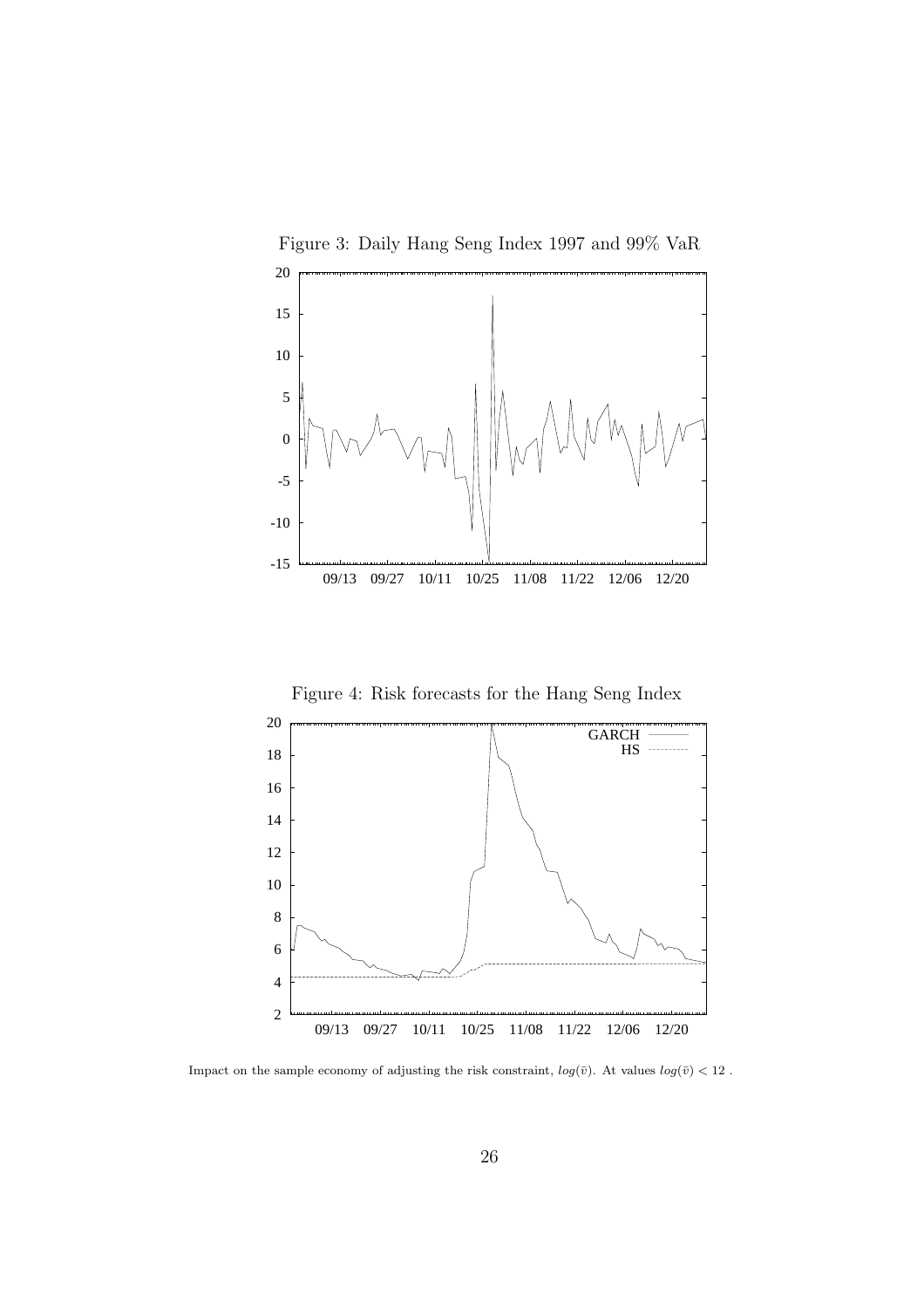

Figure 5: Which is More Volatile and which is more Risky?

(a) Returns A



(b) Returns  $B$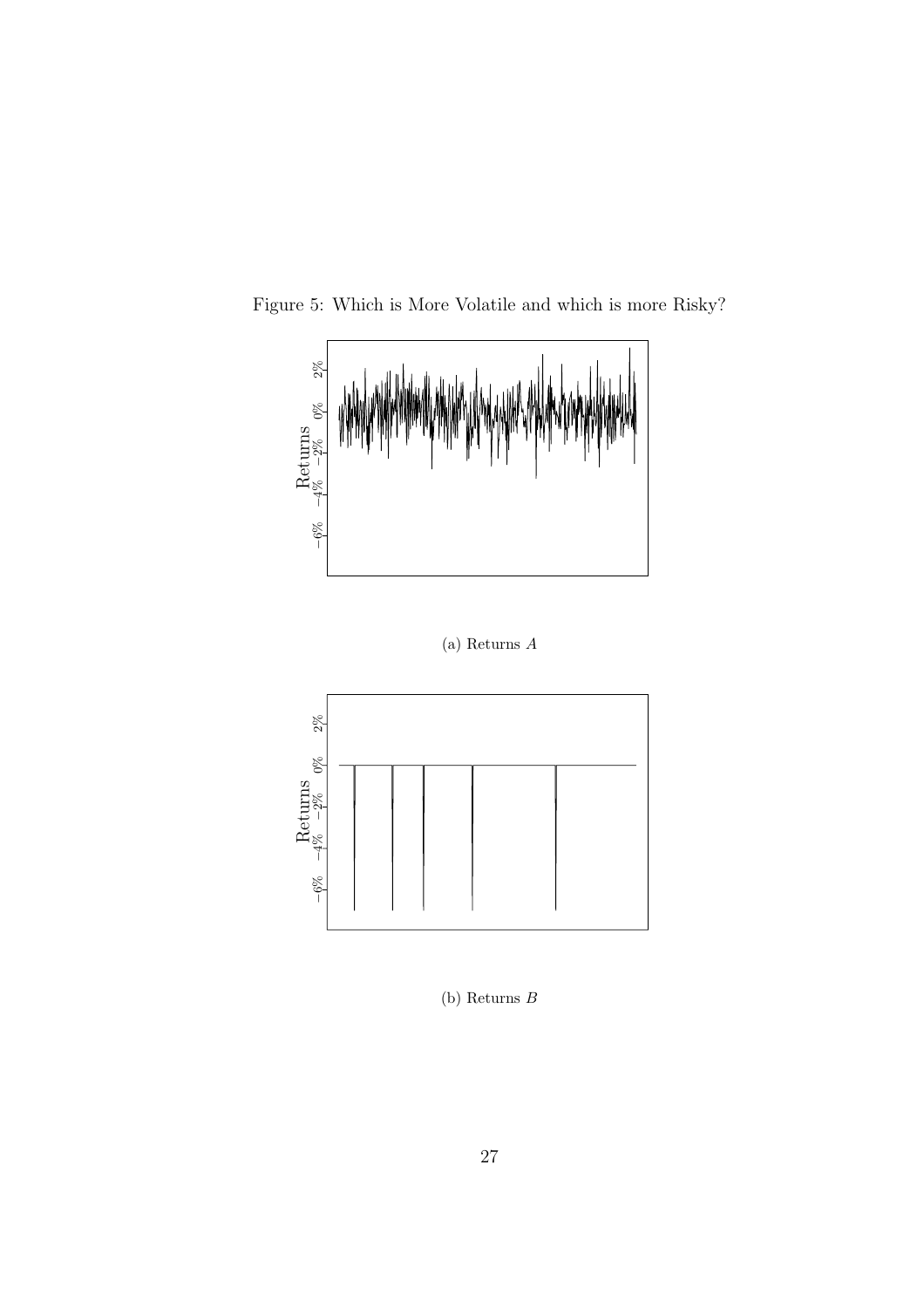# **References**

- Ahn, D. H., Boudukh, J., Richardson, M., and Whitelaw, R. F. (1999). Optimal risk management using options. *Journal of Finance*, 54 (1):359–375.
- Andersen, T. and Bollerslev, T. (1998). Answering the skeptics: Yes, standard volatility models do provide accurate forecasts. *International Economic Review*, 38:885–905.
- Artzner, P., Delbaen, F., Eber, J., and Heath, D. (1999). Coherent measure of risk. *Mathematical Finance*, 9 (3):203–228.
- Basel Committee on Banking Supervision (1996). *Overview of the amandment to the capital accord to incorporate market risk*.
- Christoffersen, P. F. and Diebold, F. X. (2000). How relevant is volatility forecasting for financial risk management? *Review of Economics and Statistics*, 82:1–11.
- Cumperayot, P. J., Daníelsson, J., Jorgensen, B. N., and de Vries, C. G. (2000). On the (ir)relevancy of value–at–risk regulation. In Franke, J., Härdle, W., and Stahl, G., editors, *Measuring Risk in Complex Stochastic Systems*, volume 147 of *Lecture Notes in Statistics*, chapter 6. Springer Verlag.
- Daníelsson, J., Embrechts, P., Goodhart, C., Keating, C., Muennich, F., Renault, O., and Shin, H. S. (2001a). An academic response to Basel II. The New Basel Capital Accord: Comments received on the Second Consultative Package http://www.bis.org/bcbs/cacomments.htm or www.RiskResearch.org.
- Daníelsson, J., Hartmann, P., and de Vries, C. G. (1998). The cost of conservatism: Extreme returns, value-at-risk, and the basle 'multiplication factor'. *Risk*, January 1998. *www.RiskResearch.org*.
- Daníelsson, J., Jorgensen, B. N., and de Vries, C. G. (2001b). Risk measures and investment choice. Unfinished working paper, www.RiskResearch.org.
- Daníelsson, J., Shin, H. S., and Zigrand, J.-P. (2001c). Asset price dynamics with value–at–risk constrained traders. Working paper, LSE, www.RiskResearch.org.
- Daníelsson, J. and Zigrand, J.-P. (2001). What happens when you regulate risk? evidence from a simple equilibrium model. Working paper, LSE, www.RiskResearch.org.
- De Bandt, O. and Hartmann, P. (2000). Systemic risk: a survey. Discussion paper series, no. 2634, CEPR.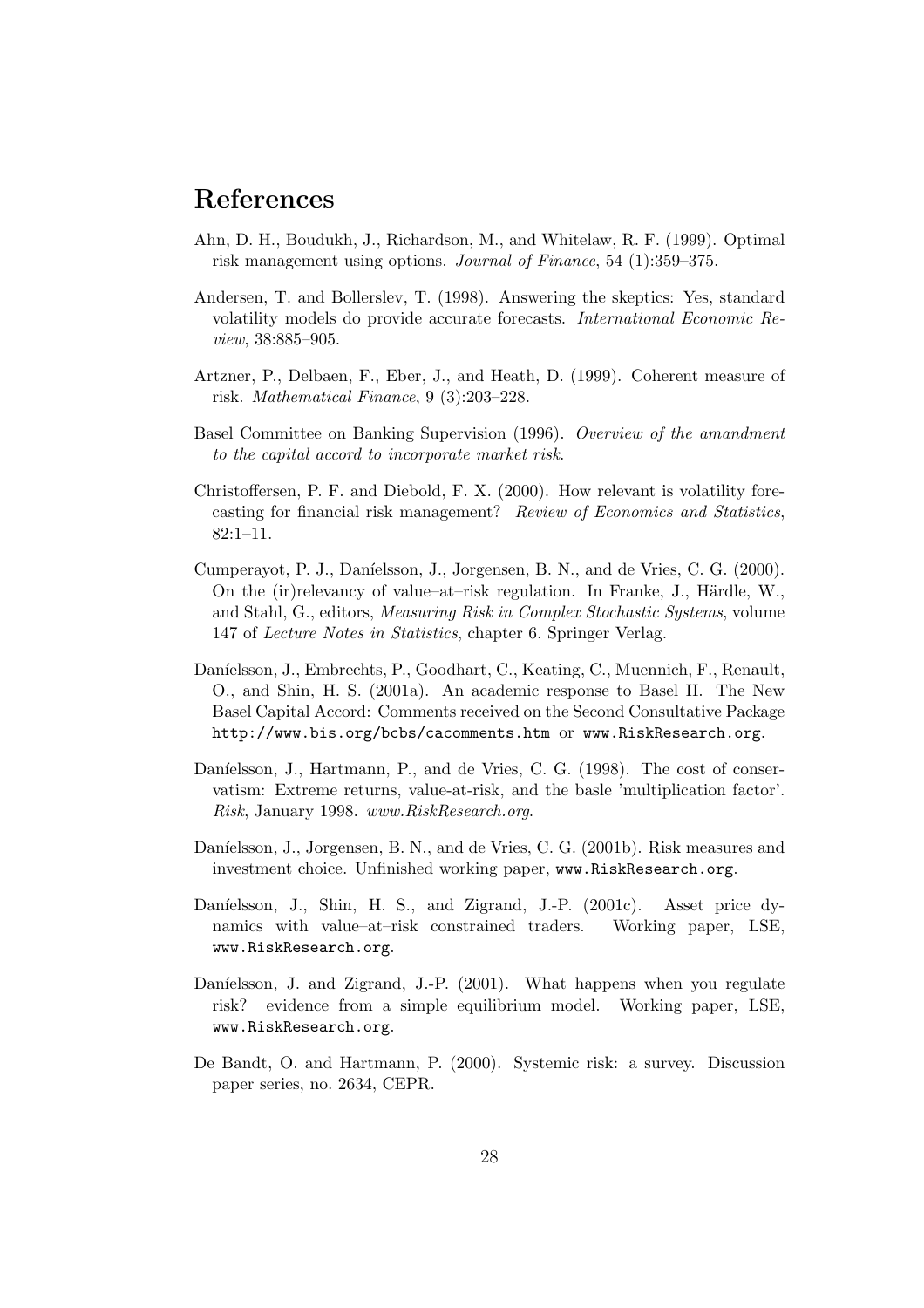- Drost, F. C. and Nijman, T. E. (1993). Temporal aggregation of GARCH processes. *Econometrica*, 61:909–927.
- Dunbar, N. (1999). *Inventing Money: The Story of Long–Term Capital Management and the Legends Behind It*. John Wiley.
- Embrechts, P., McNeil, A., and Straumann, D. (2000). Correlation and dependency in risk management: properties and pitfalls. In Dempster, M. and HK, H. M., editors, *Risk management: value at risk and beyond*, volume forthcomming. Cambridge University Press.
- Erb, Harvey, and Viskanta (1994). Forecasting international correlations. *Financial Analysts Journal*.
- Frey, R. and McNeil, A. J. (2002). Modelling dependent defaults. *Journal of Banking and Finance*, forthcomming.
- Goodhart, C. A. E. (1974). Public lecture at the reserve bank of Australia.
- Hartmann, P., Straetmans, S., and de Vries, C. G. (2000). Asset market linkages in crisis periods. working paper.
- Jacobs, B. (1999). *Capital Ideas and Market Realities*. Blackwell.
- Lee, T.-H. and Saltoğlu, B. (2001). Evaluating predictive performance of value-at-risk models in emerging markets: A reality check. http://mimoza.marmara.edu.tr/~saltoglu/jef.pdf.
- Longin, F. (1998). Correlation structure of international equity markets during extremely volatile periods. *babel.essec.fr:8008/domsite/cv.nsf/WebCv/Francois+Longin*.
- McNeil, A. J. and Frey, R. (2000). Estimation of tail–related risk measures for heteroskedastic financial time series: An extreme value approach. *Journal of Emprical Finance*, 7:271–300.
- Morris, S. and Shin, H. S. (1999). Risk management with interdependent choice. *Oxford Review of Economic Policy*, Autumn 1999, 52 - 62, reprinted in the Bank of England *Financial Stability Review*, 7, 141 - 150, http://www.bankofengland.co.uk/fsr/fsr07art5.pdf.
- Rockafellar, R. T. and Uryasev, S. (2002). Conditional Value–at–Risk for general loss distributions. *Journal of Banking and Finance*, forthcomming.
- Stahl, G. (1997). Three cheers. *Risk*, 10:67–69.